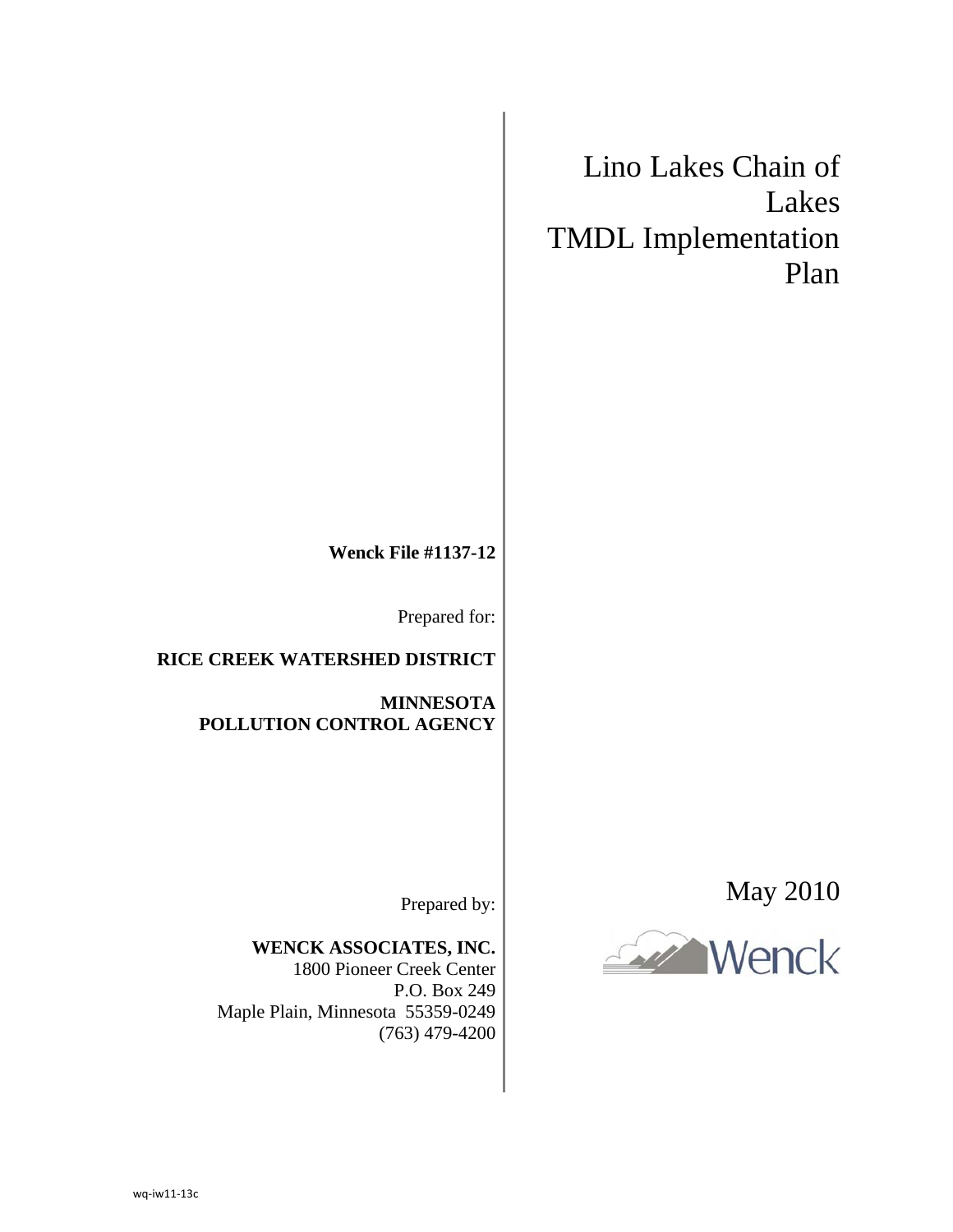## **Table of Contents**

| 1.0 |     |                                                          |  |
|-----|-----|----------------------------------------------------------|--|
| 2.0 |     |                                                          |  |
|     | 2.1 |                                                          |  |
|     | 2.2 |                                                          |  |
|     | 2.3 |                                                          |  |
|     |     | 2.3.1                                                    |  |
|     |     | 2.3.2                                                    |  |
| 3.0 |     |                                                          |  |
|     | 3.1 |                                                          |  |
|     | 3.2 |                                                          |  |
|     |     | 3.2.1                                                    |  |
|     |     | 3.2.1.1 Alternative Stable States in Shallow Lakes  3-11 |  |
|     |     | 3.2.2                                                    |  |
|     |     | 3.2.3                                                    |  |
|     | 3.3 |                                                          |  |
|     | 3.4 |                                                          |  |
|     |     | 3.4.1                                                    |  |
|     |     | 3.4.2                                                    |  |
|     |     | 3.4.3                                                    |  |
|     | 3.5 |                                                          |  |
| 4.0 |     |                                                          |  |
|     | 4.1 |                                                          |  |
|     |     | 4.1.1                                                    |  |
|     |     | 4.1.2                                                    |  |
|     | 4.2 |                                                          |  |
|     |     | 4.2.1                                                    |  |
|     |     | 4.2.2                                                    |  |
|     |     | 4.2.3                                                    |  |
|     |     | 4.2.4                                                    |  |
|     | 4.3 |                                                          |  |
|     |     | 4.3.1                                                    |  |
|     |     | 4.3.2                                                    |  |
|     |     | 4.3.3                                                    |  |
|     |     | 4.3.3.1                                                  |  |
|     |     | 4.3.3.2                                                  |  |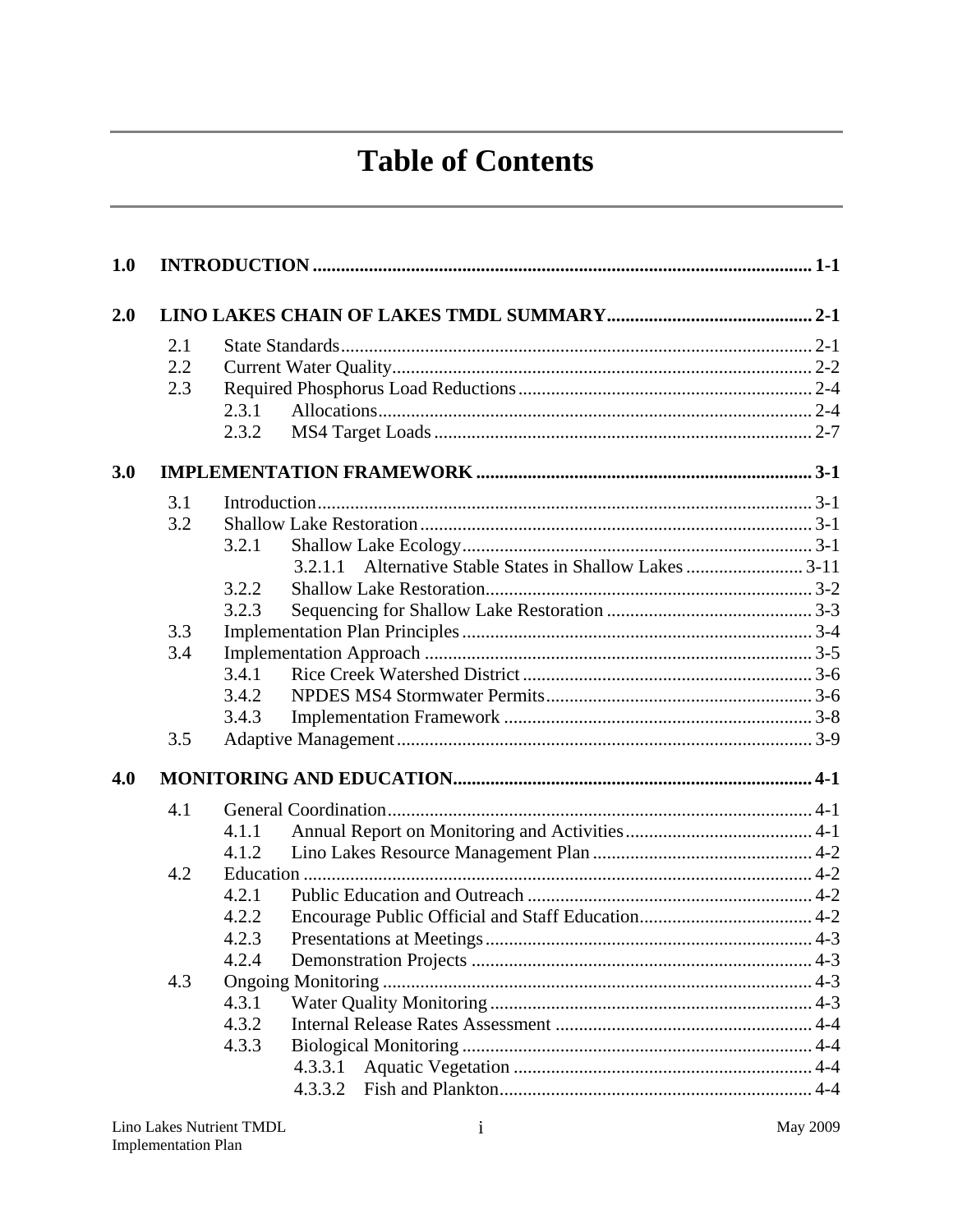# **Table of Contents (Cont.)**

|     | 4.4 |       |                                                                     |       |
|-----|-----|-------|---------------------------------------------------------------------|-------|
| 5.0 |     |       |                                                                     |       |
|     | 5.1 |       |                                                                     |       |
|     | 5.2 |       |                                                                     |       |
|     |     | 5.2.1 |                                                                     |       |
|     |     | 5.2.2 |                                                                     |       |
|     |     | 5.2.3 |                                                                     |       |
|     |     | 5.2.4 | Implement Construction and Industrial Stormwater Regulation 5-4     |       |
|     |     | 5.2.5 |                                                                     |       |
|     |     | 5.2.6 |                                                                     |       |
| 6.0 |     |       |                                                                     |       |
|     | 6.1 |       |                                                                     |       |
|     |     | 6.1.1 |                                                                     |       |
|     |     | 6.1.2 | Develop and Implement Rough Fish and Fisheries Management Plan. 6-2 |       |
|     |     | 6.1.3 |                                                                     |       |
|     |     | 6.1.4 |                                                                     |       |
| 7.0 |     |       |                                                                     |       |
| 8.0 |     |       |                                                                     | $8-1$ |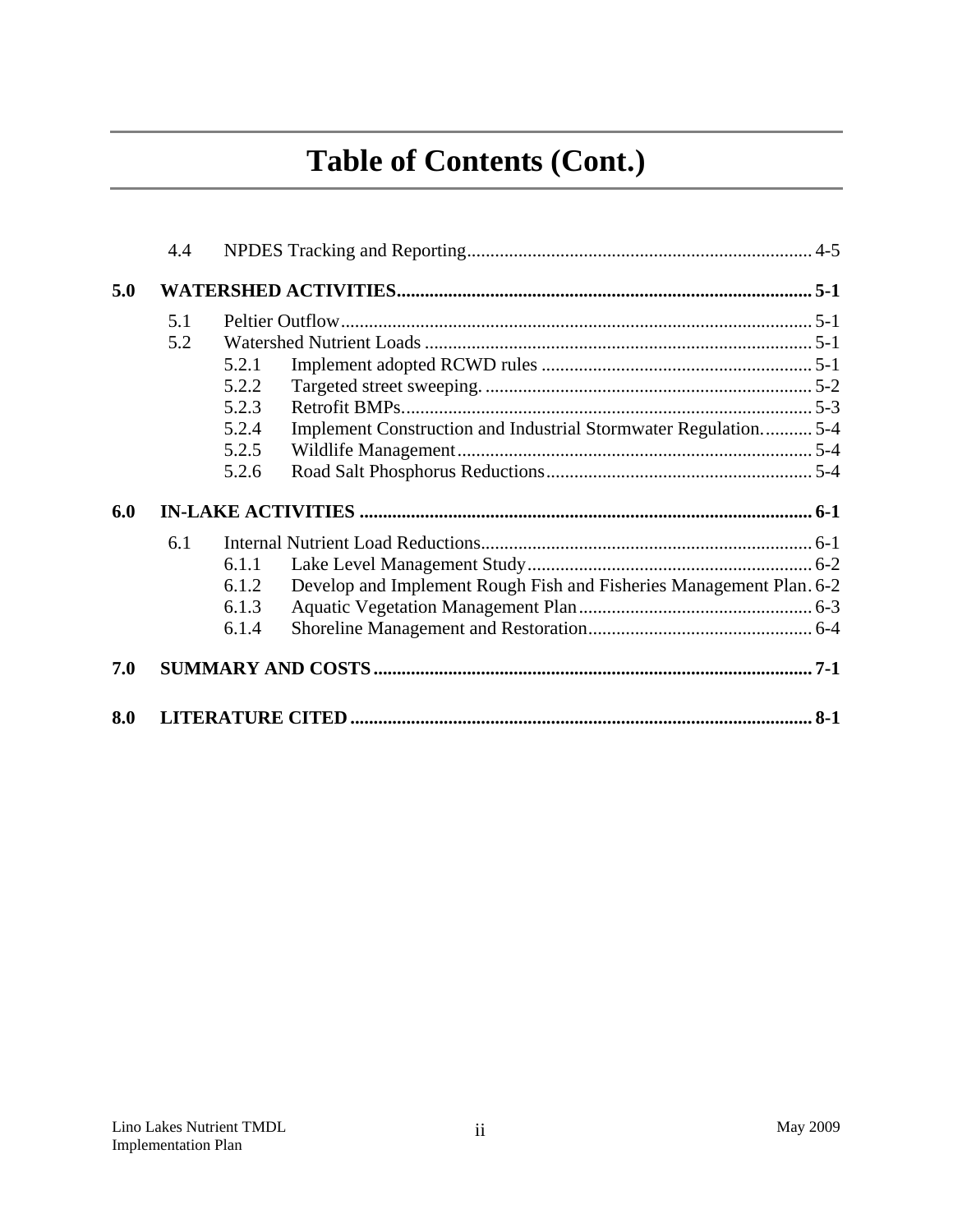## **Table of Contents (Cont.)**

## **TABLES**

| 2.1 |                                                                                  |
|-----|----------------------------------------------------------------------------------|
| 2.2 | Numeric Targets For Lakes In The North Central Hardwood Forest And Western Corn  |
|     |                                                                                  |
| 2.3 | TMDL Total Phosphorus Loads Expressed As Growing Season Loads Partitioned Among  |
|     | The Major Sources For Each Lake In The Chain Of Lakes Assuming The Shallow Lakes |
|     |                                                                                  |
| 2.4 | Target Loads For Ms4 Permitted Dischargers To The Lino Lake Chain Of Lakes  2-8  |
| 7.1 | Summary of Implementation Activities With Estimated Cost Ranges and Responsible  |
|     |                                                                                  |
|     |                                                                                  |

## **FIGURES**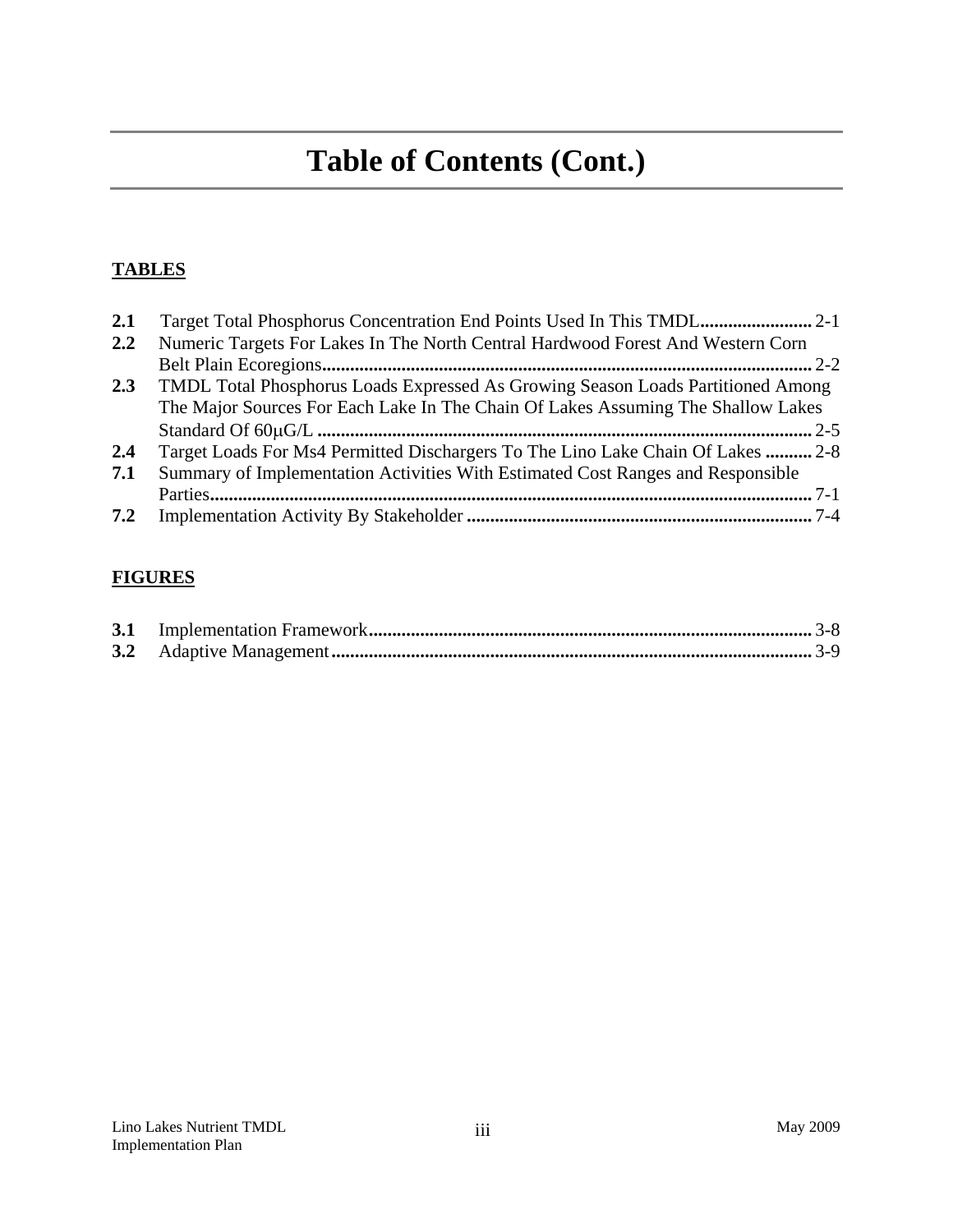## **1.0 Introduction**

The Lino Lakes Chain of Lakes Total Maximum Daily Load (TMDL) study addresses nutrient impairments in all five lakes in the chain. The goal of the TMDL is to quantify the pollutant reductions needed to meet state water quality standards for nutrients in George Watch (02-0005), Marshan (02-0007), Reshanau (02-0009), Rice (02-0008) and Baldwin (02-0013) Lakes.

The Lino Lakes chain of lakes is a regionally important water resource located in Anoka County, Minnesota, in the Rice Creek watershed, within the jurisdictional limits of the City of Lino Lakes. The lakes are heavily used recreational water bodies that support fishing and boating as well as provide aesthetic values. Four of the lakes are wholly or partially located within the Rice Creek Regional Park Reserve. The drainage area to the lake chain is 12,000 acres of suburban, regional park, undeveloped wetland, and agricultural land. The lakes are connected to each other by channels of varying lengths. George Watch, Marshan, Rice, and Baldwin Lakes are part of a longer flow-through chain of lakes receiving outflow from the Peltier Lake upstream, while Reshanau receives outflow from some smaller lakes and discharges to Rice Lake. The lake system discharges into Rice Creek, which ultimately discharges into the Mississippi River. Water quality is poor with frequent algal blooms. All the lakes in this study are shallow lakes, with maximum depths of less than 10 feet.

Peltier Lake is located upstream of this chain and is an Impaired Water for excess nutrients. A separate TMDL is being developed for that lake. Outflow from Peltier into George Watch Lake is the source of about 90 percent of the annual flow of water through the chain of lakes, and most of the external nutrient load. The two most significant sources of excess phosphorus to these lakes are the outflow from Peltier Lake and internal loading.

Wasteload and Load Allocations to meet state standards indicate that nutrient load reductions ranging from 65 to 85 percent would be required to consistently meet standards under average precipitation conditions. To achieve these reductions, Peltier Lake must achieve its TMDL goal and internal loads in the chain of lakes must be significantly reduced through a combination of aquatic vegetation and fishery management.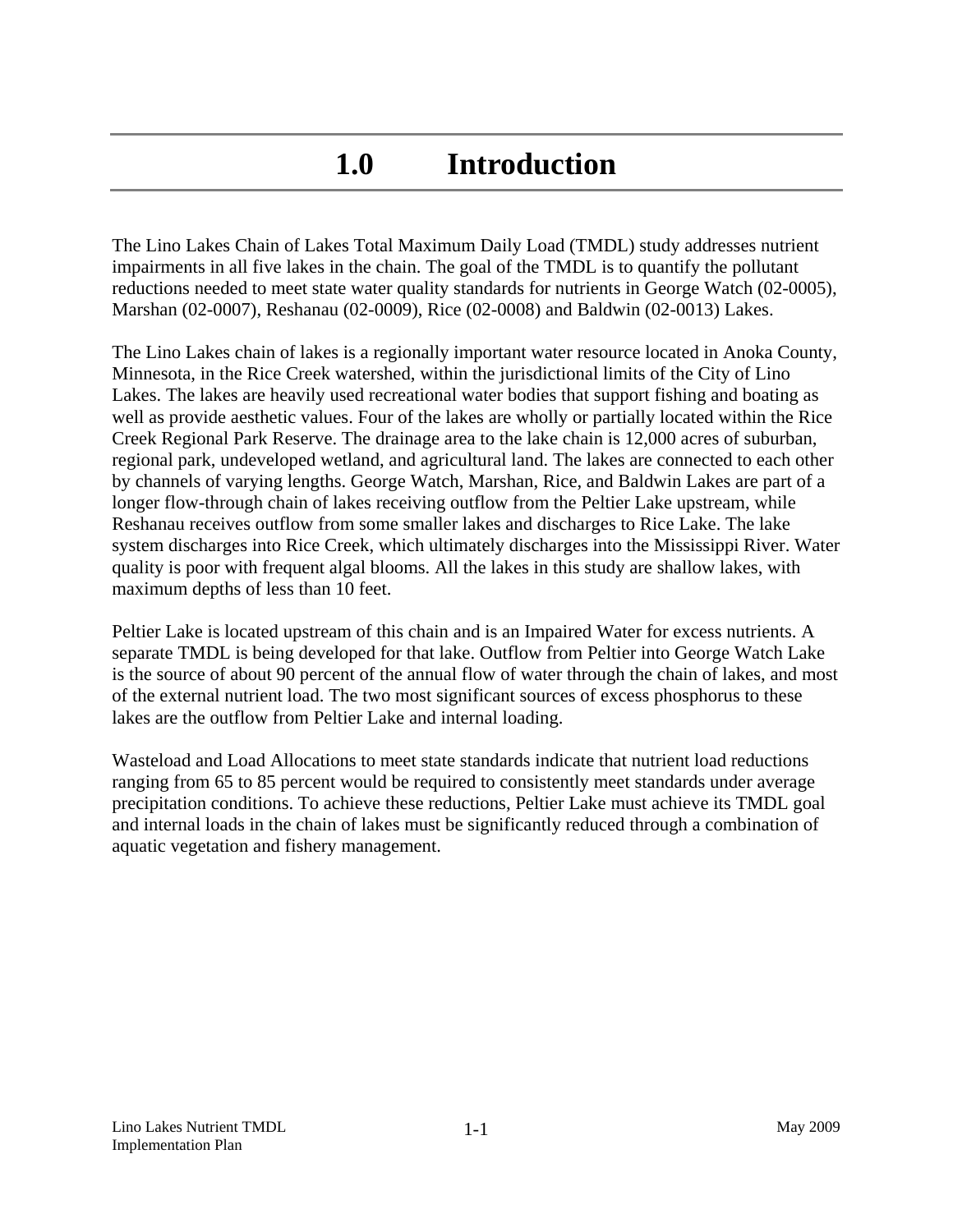## **2.0 Lino Lakes Chain of Lakes TMDL Summary**

A key aspect of a TMDL is the development of an analytical link between loading sources and receiving water quality. To establish the link between phosphorus loading and the quality of water in the lakes, monitoring data extending back to 1990 was reviewed. Other data examined include fish community data compiled by the DNR, a shoreline condition survey conducted by a lake association, and some limited aquatic vegetation data.

#### **2.1 STATE STANDARDS**

In accordance with Minnesota Rules 7050.0150 (4), all five of the lakes meet the definition of a shallow lake and thus the shallow lake standards in Minnesota Rules 7050.0222 (4) and (4a) apply. Further, the lakes are all located in the Central Hardwood Forest ecoregion. Therefore, the typical total phosphorus endpoint for these lakes is the shallow lake standard of 60  $\mu$ g/L (recently adopted in July 2008). Table 2.1 presents the total phosphorus standard in effect prior to the adoption of ecoregion shallow lake standards and used to put the lakes on the impaired waters list and the shallow lake total phosphorus standard that would typically used as an endpoint to de-list the lakes. The table also shows the proposed natural background condition of the lakes as determined by sediment core analysis, the implications of which is explained later in this section.

|                   | <b>Listing TP Standard</b><br>$(\mu g/L)$ | <b>TMDL Shallow Lake</b><br><b>TP</b> Standard<br>$(\mu g/L)^1$ | <b>Proposed TP Natural</b><br><b>Background</b><br>Condition $(\mu g/L)$ |
|-------------------|-------------------------------------------|-----------------------------------------------------------------|--------------------------------------------------------------------------|
| George Watch Lake | 40                                        | 60                                                              | 80                                                                       |
| Marshan Lake      | 40                                        | 60                                                              | 80                                                                       |
| Reshanau Lake     | 40                                        | 60                                                              | 60                                                                       |
| Rice Lake         | 40                                        | 60                                                              | 80                                                                       |
| Baldwin           | 40                                        | 60                                                              | 80                                                                       |

**Table 2.1: Target total phosphorus concentration end points used in this TMDL**

<sup>1</sup> Shallow lakes are defined as lakes with a maximum depth of 15 feet or less, or with 80% or more of the lake area shallow enough to support emergent and submerged rooted aquatic plants (littoral zone).

Although the TMDL is set for the total phosphorus standard, two other lake response parameters are included for Minnesota's lakes including chlorophyll-a and Secchi depth (Table 2.4). All three of these parameters were assessed in this TMDL to assure that the TMDL will result in compliance with state standards.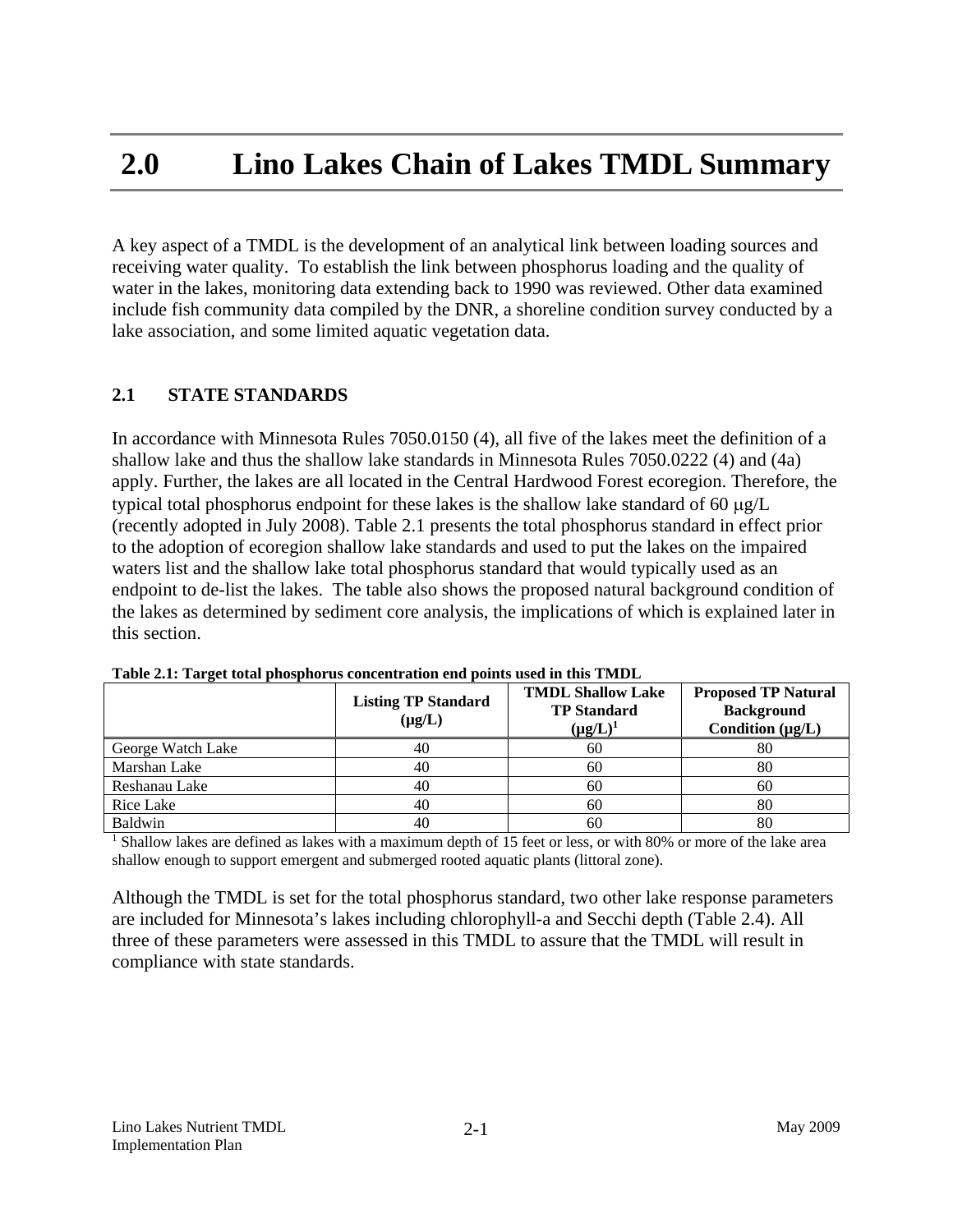**Table 2.2: Numeric targets for Lakes in the North Central Hardwood Forest and Western Corn Belt Plain Ecoregions. This TMDL uses the North Central Hardwood Forest Ecoregion standards. However, the Western Cornbelt Plain Ecoregion is included for reference.** 

|               | Ecoregions           |                                                                  |                      |      |  |  |  |
|---------------|----------------------|------------------------------------------------------------------|----------------------|------|--|--|--|
|               |                      | North Central Hardwood Forest<br><b>Western Corn Belt Plains</b> |                      |      |  |  |  |
|               | Shallow <sup>1</sup> | Deep                                                             | Shallow <sup>1</sup> | Deep |  |  |  |
| Parameters    |                      |                                                                  |                      |      |  |  |  |
| Phosphorus    | 60                   | 40                                                               | 90                   | 65   |  |  |  |
| Concentration |                      |                                                                  |                      |      |  |  |  |
| $(\mu g/L)$   |                      |                                                                  |                      |      |  |  |  |
| Chlorophyll-a | 20                   | 14                                                               | 30                   | 22   |  |  |  |
| Concentration |                      |                                                                  |                      |      |  |  |  |
| $(\mu g/L)$   |                      |                                                                  |                      |      |  |  |  |
| Secchi disk   | >1                   | >1.4                                                             | >0.7                 | >0.9 |  |  |  |
| transparency  |                      |                                                                  |                      |      |  |  |  |
| (meters)      |                      |                                                                  |                      |      |  |  |  |

<sup>1</sup> Shallow lakes are defined as lakes with a maximum depth of 15 feet or less, or with 80% or more of the lake area shallow enough to support emergent and submerged rooted aquatic plants (littoral zone).

As explained in the TMDL report, a natural background condition standard of 80µg/L has been proposed for the entire chain of lakes except for Reshanau Lake based on diatom reconstructions from Peltier Lake (Appendix A). However, at the time of this TMDL, the site-specific standard has not been approved. Upon approval of the natural background condition standard, the TMDL will revert to 80 µg/L summer average total phosphorus for all the lakes except Reshanau as outlined in Table 2.3 (Reshanau will continue to be managed to meet the CHF shallow lake standards). Concurrent with the 80 µg/L total phosphorus natural background condition standard, a natural background condition of 27 µg/L chlorophyll-a and a Secchi depth of 0.8 meters is expected. Thus, the CHF parameters should be considered interim target endpoints for four of the five lakes in the chain until the site-specific standard is adopted.

## **2.2 CURRENT WATER QUALITY**

Monitoring data in the Lino Lakes chain of lakes suggest that the chain of lakes is a highly productive system with the poorest water quality occurring in George Watch and Marshan Lake. A brief summary of the monitoring data analyzed for the five lakes is presented below. Data on lake quality is specifically noted for 2007, a recent year for which good monitoring data was available and which was near average in precipitation:

## **George Watch Lake**

- $\bullet$  Historical average phosphorus concentrations vary from 147  $\mu$ g/L to 428  $\mu$ g/L; the concentration in 2007 was 246 µg/L,
- $\bullet$  Historical average Chlorophyll-a concentrations vary from 35  $\mu$ g/L to 128  $\mu$ g/L; the concentration in 2007 was 89 µg/L,
- Historical average Secchi depth varies from 0.32 meters to 0.92 meters; the water clarity in 2007 was 0.92 meters,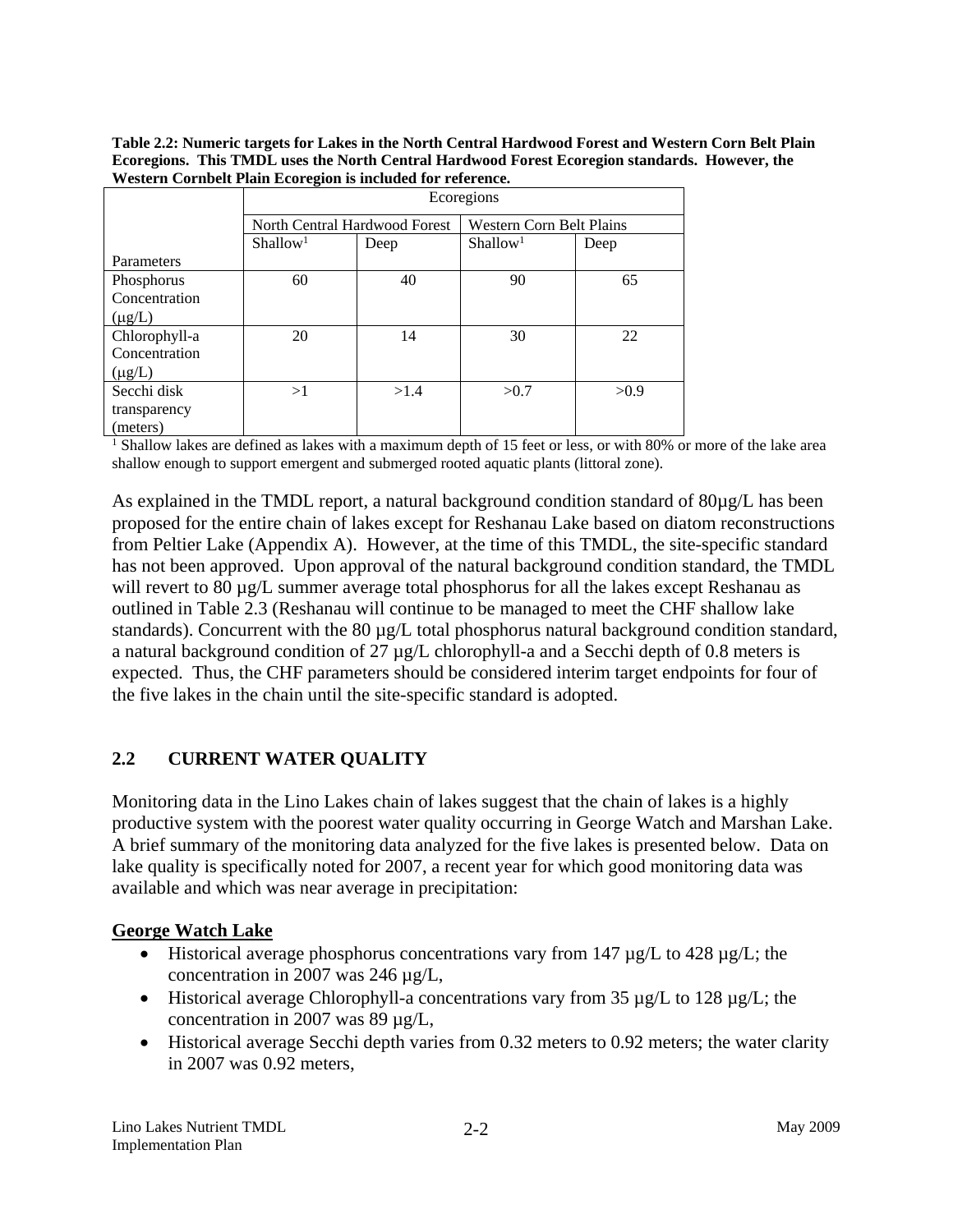• Total phosphorus, Chlorophyll-a, and water clarity in George Watch all exceed the state standards.

## **Marshan Lake**

- Historical average phosphorus concentrations vary from 143  $\mu$ g/L to 436  $\mu$ g/L; the concentration in 2007 was 205 µg/L,
- Historical average Chlorophyll-a concentrations vary from 55  $\mu$ g/L to 123  $\mu$ g/L; the concentration in 2007 was 56 µg/L,
- Historical average Secchi depth varies from 0.26 meters to 0.80 meters; the water clarity in 2007 was 0.80 meters,
- Total phosphorus, Chlorophyll-a, and water clarity in Marshan all exceed the state standards.

## **Reshanau Lake**

- $\bullet$  Historical average phosphorus concentrations vary from 93  $\mu$ g/L to 175  $\mu$ g/L; the concentration in 2007 was 120 µg/L,
- $\bullet$  Historical average Chlorophyll-a concentrations vary from 31  $\mu$ g/L to 101  $\mu$ g/L; the concentration in 2007 was 89 µg/L,
- Historical average Secchi depth varies from 0.27 meters to 0.79 meters; the water clarity in 2007 was 0.48 meters,
- Total phosphorus, Chlorophyll-a, and water clarity in Reshanau all exceed the state standards.

## **Rice Lake**

- $\bullet$  Historical average phosphorus concentrations vary from 188  $\mu$ g/L to 264  $\mu$ g/L; the concentration in 2007 was 264 µg/L,
- Historical average Chlorophyll-a concentrations vary from 62  $\mu$ g/L to 91  $\mu$ g/L; the concentration in 2007 was 62 µg/L,
- Historical average Secchi depth varies from 0.32 meters to 1.0 meters; the water clarity in 2007 was 1.0 meters,
- Total phosphorus, Chlorophyll-a, and water clarity in Rice Lake all exceed the state standards except for water clarity in 2007 which met the standard.

## **Baldwin Lake**

- Historical average phosphorus concentrations vary from 205  $\mu$ g/L to 232  $\mu$ g/L; the concentration in 2007 was 232 µg/L,
- Historical average Chlorophyll-a concentrations vary from 70  $\mu$ g/L to 104  $\mu$ g/L; the concentration in 2007 was 70 µg/L,
- Historical average Secchi depth varies from 0.32 meters to 0.90 meters; the water clarity in 2007 was 0.90 meters,
- Total phosphorus, Chlorophyll-a, and water clarity in Baldwin all exceed the state standards.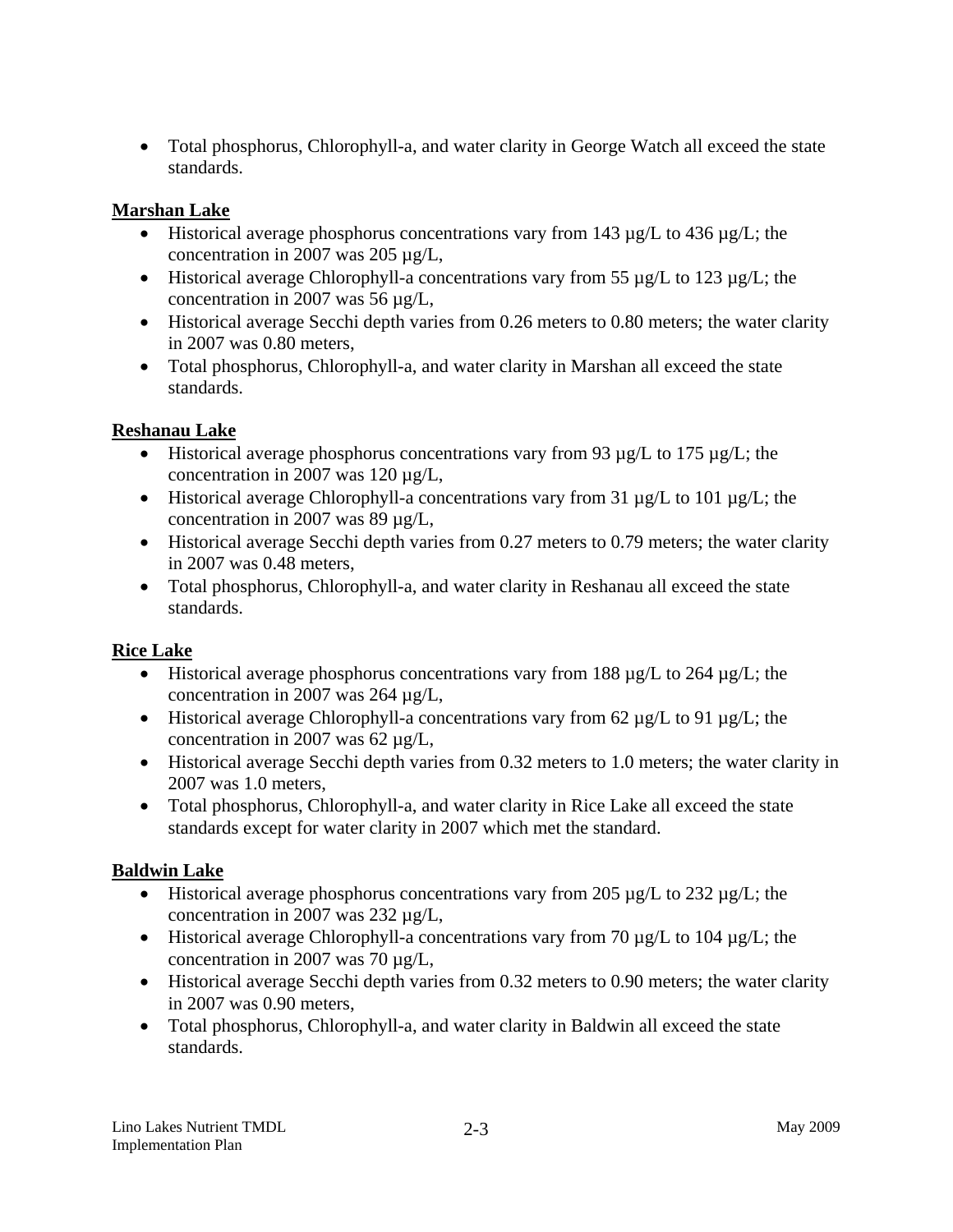## **2.3 REQUIRED PHOSPHORUS LOAD REDUCTIONS**

This Implementation Plan details the specific activities the stakeholders in the watershed plan to undertake to attain that reduction.

#### **2.3.1 Allocations**

The focus in implementation will be on reducing the growing season phosphorus loads to the lakes. Because of the short residence times in each of the lakes, the Total Maximum Daily Loads established for these lakes are growing season loads for both the current (interim) water quality standard and the proposed natural background condition standard. No reduction in atmospheric loading is targeted because this source is impossible to control on a local basis. The remaining load reductions were applied based on our understanding of the lakes as well as output from the model.

Table 2.3 summarizes the TMDL total phosphorus loads expressed as growing season loads allocated among the major sources for each lake in the Chain of Lakes for both the 60 ug/l interim standard and the 80 ug/l natural background condition standard.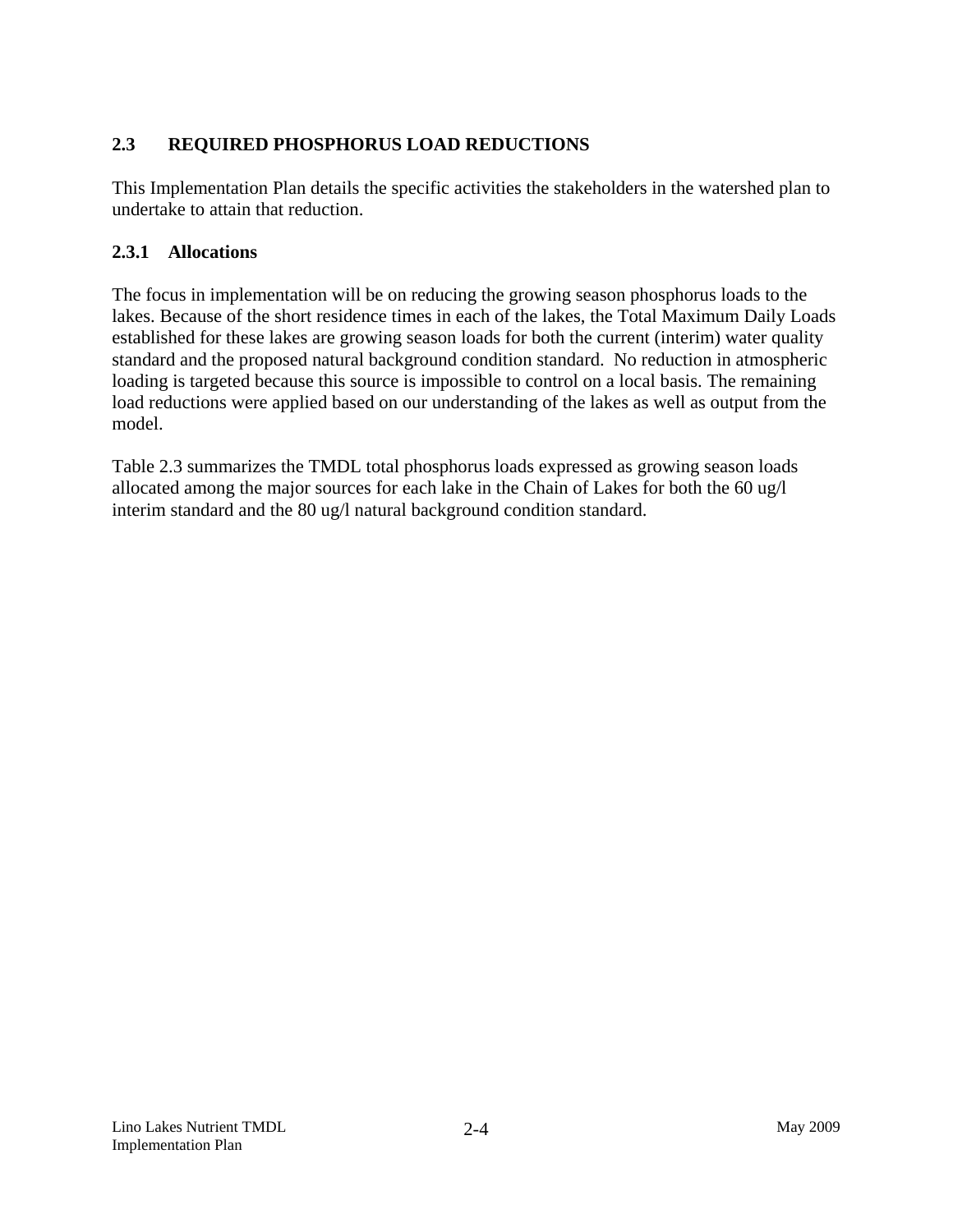|                               |                                  | <b>Existing Load</b>         |                         | Shallow Lake Standard (60 µg/L)                       |                                    | Natural Background Condition (80 µg/L)             |                                    |
|-------------------------------|----------------------------------|------------------------------|-------------------------|-------------------------------------------------------|------------------------------------|----------------------------------------------------|------------------------------------|
| Lake                          | <b>Allocation</b><br><b>Type</b> | <b>Source</b>                | (lb/growing)<br>season) | <b>Total Annual TP</b><br>Load (lb/growing<br>season) | <b>Percent</b><br><b>Reduction</b> | <b>Total Annual TP Load</b><br>(lb/growing season) | <b>Percent</b><br><b>Reduction</b> |
|                               | Wasteload                        | Stormwater Load              | 52                      | 52                                                    | 0%                                 | 52                                                 | 0%                                 |
|                               |                                  | Watershed Load               | 112                     | 112                                                   | 0%                                 | 112                                                | 0%                                 |
| George<br>Watch               | Load                             | <b>Upstream Lake</b><br>Load | 7,679                   | 2,429                                                 | 68%                                | 3,238                                              | 58%                                |
| Lake                          |                                  | Atmospheric Load             | 42                      | 42                                                    | 0%                                 | 42                                                 | 0%                                 |
|                               |                                  | Internal Load                | 9,408                   | 1,270                                                 | 87%                                | 2,091                                              | 78%                                |
|                               |                                  | <b>TOTAL LOAD</b>            | 17,292                  | 3,904                                                 | 77%                                | 5,535                                              | 68%                                |
|                               | Wasteload                        | Stormwater Load              | 189                     | 189                                                   | 0%                                 | 189                                                | 0%                                 |
|                               |                                  | Watershed Load               | 279                     | 279                                                   | 0%                                 | 279                                                | $0\%$                              |
| Marshan                       | Load                             | <b>Upstream Lake</b><br>Load | 7,802                   | 2,476                                                 | 68%                                | 3,299                                              | 58%                                |
| Lake                          |                                  | Atmospheric Load             | 15                      | 15                                                    | 0%                                 | 15                                                 | 0%                                 |
|                               |                                  | <b>Internal Load</b>         | 3,997                   | 218                                                   | 95%                                | 570                                                | 86%                                |
|                               |                                  | <b>TOTAL LOAD</b>            | 12,282                  | 3,176                                                 | 74%                                | 4,352                                              | 65%                                |
|                               | Wasteload                        | Stormwater Load              | 12                      | 12                                                    | 0%                                 |                                                    |                                    |
|                               |                                  | Watershed Load               | 16                      | 16                                                    | 0%                                 |                                                    |                                    |
| Reshanau<br>Lake <sup>1</sup> | Load                             | <b>Upstream Lake</b><br>Load | 219                     | 153                                                   | 30%                                | <b>Not Applicable</b>                              |                                    |
|                               |                                  | Atmospheric Load             | 6                       | 6                                                     | 0%                                 |                                                    |                                    |
|                               |                                  | Internal Load                | 596                     | 61                                                    | 90%                                |                                                    |                                    |
|                               |                                  | <b>TOTAL LOAD</b>            | 849                     | 248                                                   | 71%                                |                                                    |                                    |
|                               | Wasteload                        | Stormwater Load              | 149                     | 149                                                   | 0%                                 | 149                                                | 0%                                 |
|                               |                                  | Watershed Load               | 99                      | 99                                                    | 0%                                 | 99                                                 | $0\%$                              |
| Rice Lake                     | Load                             | <b>Upstream Lake</b><br>Load | 7,734                   | 2,705                                                 | 65%                                | 3,604                                              | 53%                                |
|                               |                                  | Atmospheric Load             | 21                      | 21                                                    | 0%                                 | 21                                                 | 0%                                 |
|                               |                                  | <b>Internal Load</b>         | 5,082                   | 767                                                   | 85%                                | 1,322                                              | 74%                                |
|                               |                                  | <b>TOTAL LOAD</b>            | 13,085                  | 3,741                                                 | 71%                                | 5,196                                              | 60%                                |
| Baldwin                       | Wasteload                        | Stormwater Load              | 27                      | 27                                                    | 0%                                 | 27                                                 | 0%                                 |
| Lake                          | Load                             | Watershed Load               | 41                      | 41                                                    | 0%                                 | 41                                                 | 0%                                 |

**Table 2.3: TMDL total phosphorus loads expressed as growing season loads partitioned among the major sources for each lake in the chain of lakes assuming the shallow lakes standard of 60g/L.** 

Lino Lakes Nutrient TMDL May 2009 Implementation Plan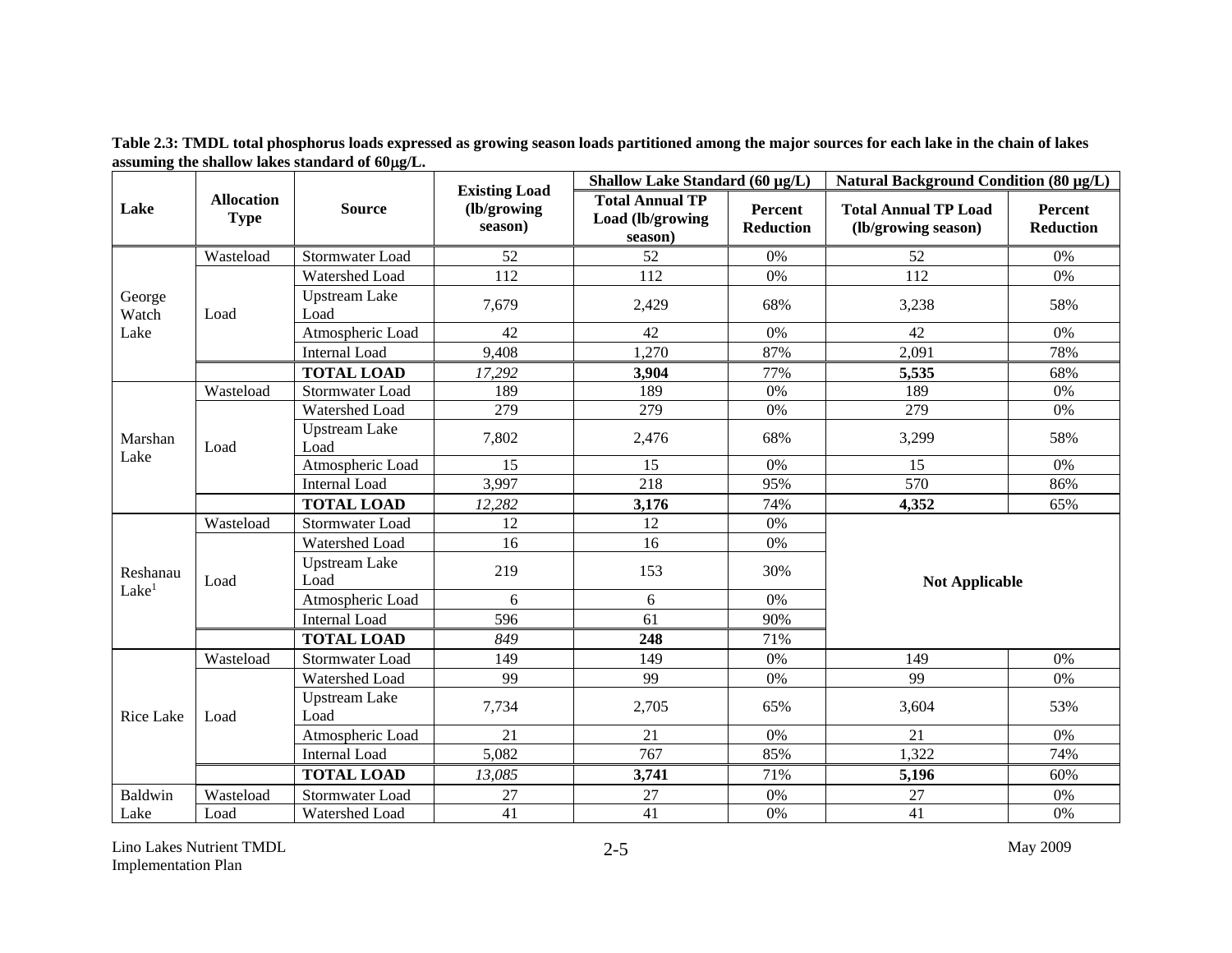|      |                           |                       |                                                 | Shallow Lake Standard $(60 \mu g/L)$                  |                             | Natural Background Condition (80 μg/L)             |                                    |
|------|---------------------------|-----------------------|-------------------------------------------------|-------------------------------------------------------|-----------------------------|----------------------------------------------------|------------------------------------|
| Lake | <b>Allocation</b><br>Type | <b>Source</b>         | <b>Existing Load</b><br>(lb/growing)<br>season) | <b>Total Annual TP</b><br>Load (lb/growing<br>season) | Percent<br><b>Reduction</b> | <b>Total Annual TP Load</b><br>(lb/growing season) | <b>Percent</b><br><b>Reduction</b> |
|      |                           | Upstream Lake<br>Load | 7.546                                           | 2.770                                                 | 63%                         | 3,691                                              | 51%                                |
|      |                           | Atmospheric Load      | 10                                              | 10                                                    | 0%                          | 10                                                 | 0%                                 |
|      |                           | Internal Load         | 3,109                                           | 567                                                   | 82%                         | 912                                                | 71%                                |
|      |                           | <b>TOTAL LOAD</b>     | 10.734                                          | 3,415                                                 | 68%                         | 4,681                                              | 56%                                |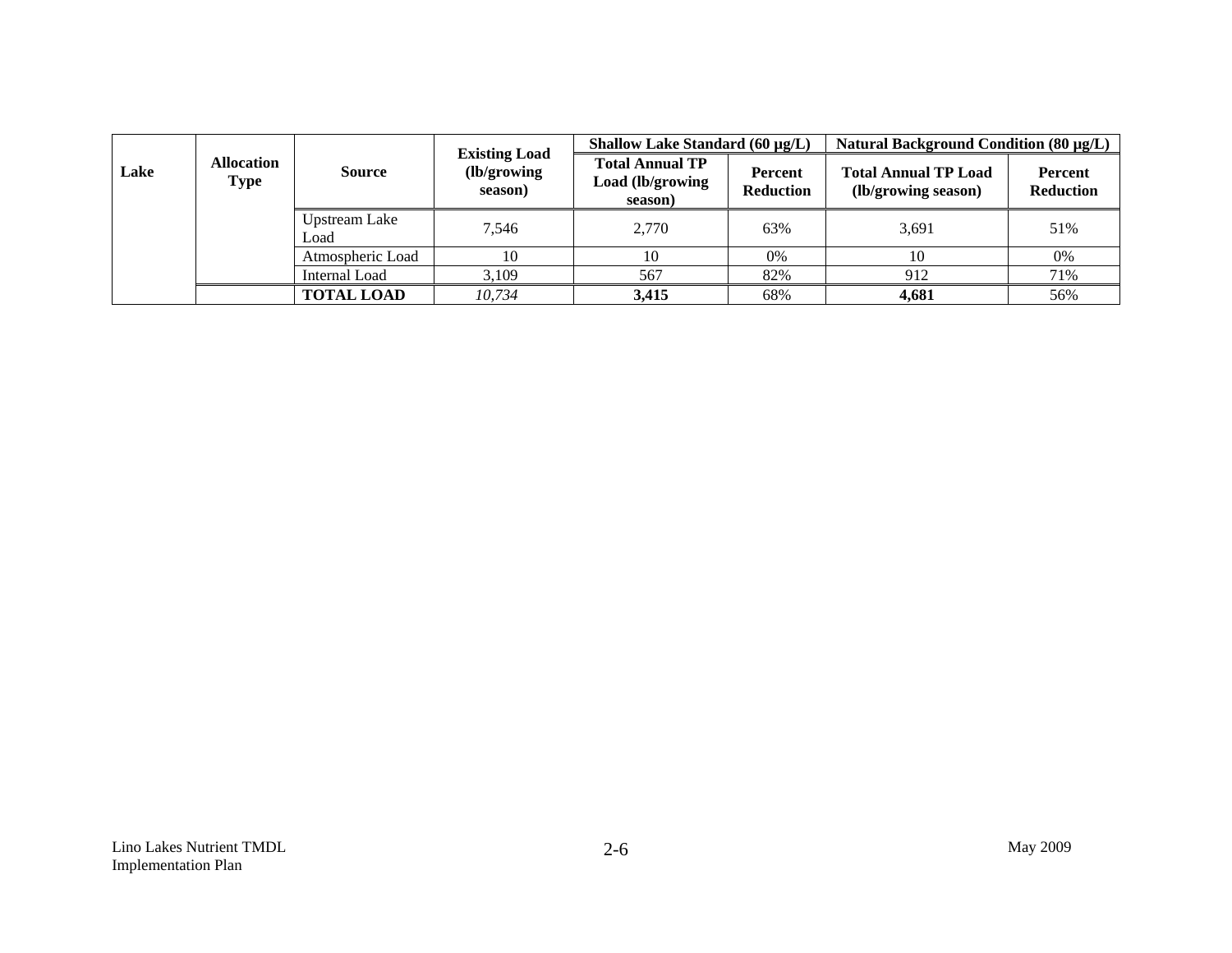## **2.3.2 MS4 Target Loads**

NPDES Phase II permits for small municipal separate storm sewer systems (MS4) have been issued to all but one of the cities and townships that drain to the chain of lakes as well as the RCWD, Anoka and Ramsey Counties, and Mn/DOT. Only Columbus Township is not a regulated MS4. The MS4s are covered under the Phase II General NPDES Stormwater Permit – MNR040000. The unique permit numbers assigned to the cities, townships, and counties that drain to the Lino Lakes chain, are as follows:

- Lino Lakes MS400100
- Centerville MS400078
- Circle Pines MS400009
- White Bear Township MS400163
- Shoreview MS400121
- $\bullet$  Blaine MS400075
- Ham Lake MS400092
- North Oaks MS400109
- Rice Creek Watershed District MS400193
- Anoka County MS400066
- Ramsey County MS400191
- Mn/DOT Metro District MS400170
- Minnesota Correctional Institute Lino Lakes MS400177

Stormwater discharges are regulated under NPDES, and allocations of nutrient reductions are considered wasteloads that must be divided among permit holders. Because there is not enough information available to assign loads to individual permit holders, the Wasteload Allocations are combined in this TMDL as Categorical Wasteload Allocations. The Load Allocation is allocated in the same manner. The relative proportions of these sources are presented in Section 5 of this report.

Although many of the sources of phosphorus in the watershed are nonpoint in nature, because they are regulated by NPDES permits, they are allocated in the Wasteload Allocation portion of this TMDL, as required by the EPA. The wasteload allocations assigned to the MS4s essentially hold each to a "no-net-increase" in phosphorus loading relative to current conditions. The discussion of the sources recognizes the fundamental nonpoint source nature of phosphorus.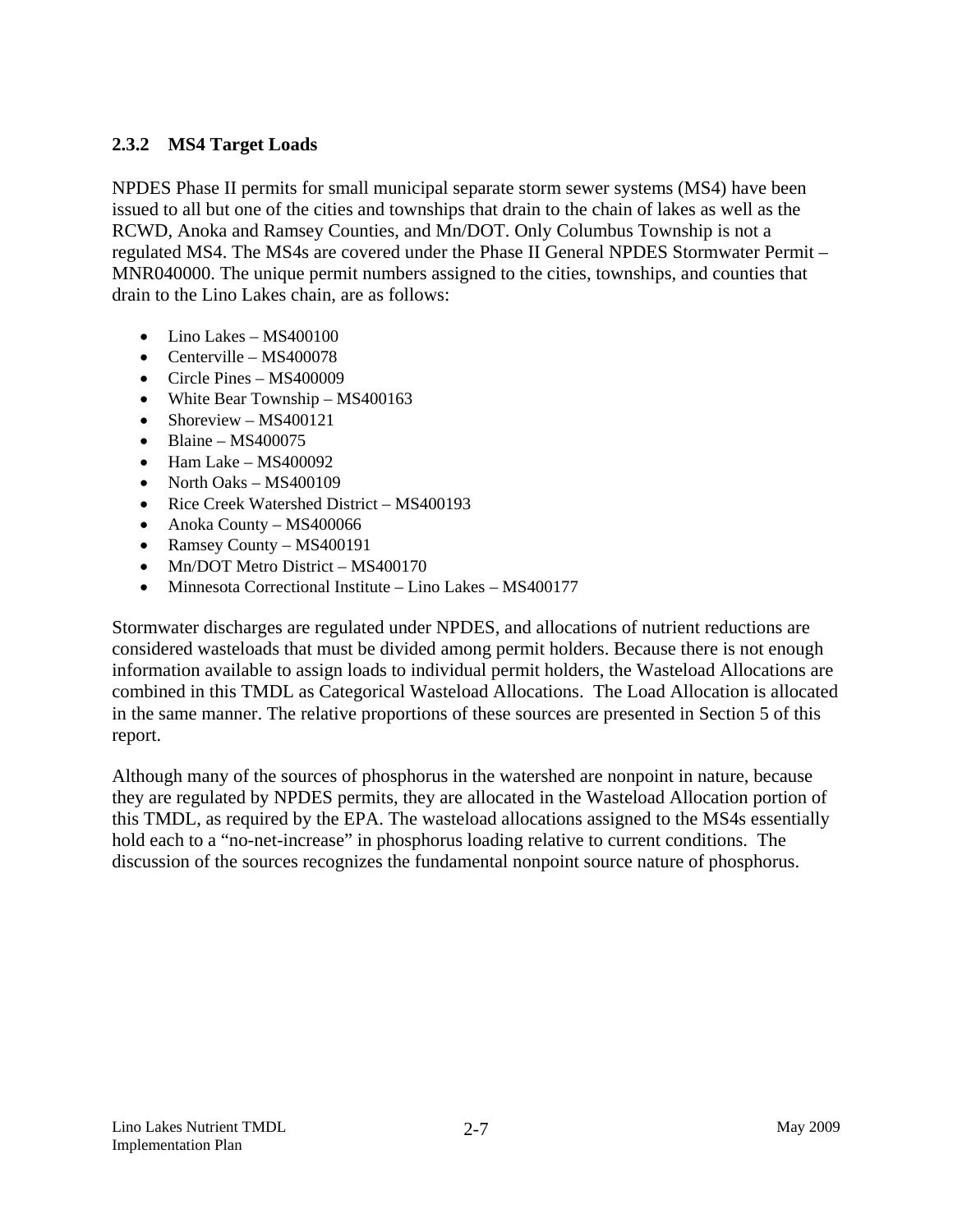|                        | George<br>Watch Lake                      | Marshan<br>Lake                           | Reshanau<br>Lake                          | Rice Lake                                 | <b>Baldwin Lake</b>                |  |
|------------------------|-------------------------------------------|-------------------------------------------|-------------------------------------------|-------------------------------------------|------------------------------------|--|
| Watershed              | <b>TP Load</b><br>(lbs/growing<br>season) | <b>TP Load</b><br>(lbs/growing<br>season) | <b>TP Load</b><br>(lbs/growing<br>season) | <b>TP Load</b><br>(lbs/growing<br>season) | TP Load<br>(lbs/growing<br>season) |  |
| <b>TMDL Stormwater</b> |                                           |                                           |                                           |                                           |                                    |  |
| Load                   | 52                                        | 189                                       | 12                                        | 149                                       | 27                                 |  |
| <b>Blaine</b>          | --                                        | 20.7                                      | --                                        | 28.5                                      | --                                 |  |
| Centerville            | 0.2                                       | --                                        | 0.2                                       | --                                        | --                                 |  |
| <b>Circle Pines</b>    | --                                        | --                                        | --                                        | 15.4                                      | 7.9                                |  |
| Ham Lake               | --                                        | --                                        | --                                        | --                                        | --                                 |  |
| Lino Lakes             | 47.8                                      | 163.6                                     | 11.9                                      | 100.1                                     | 18.6                               |  |
| <b>North Oaks</b>      | --                                        | --                                        | 0.1                                       | --                                        | $-$                                |  |
| Shoreview              | --                                        | --                                        | 0.1                                       | --                                        | --                                 |  |
| White Bear Twp.        | --                                        | $-$                                       | --                                        | --                                        | --                                 |  |
| Anoka County           | 1.7                                       | 3.9                                       | 0.2                                       | 3.5                                       | 0.8                                |  |
| Mn/DOT Metro           |                                           |                                           |                                           |                                           |                                    |  |
| District               | 1.8                                       | 0.9                                       |                                           | 1.2                                       |                                    |  |

Table 2.4: Target loads for MS4 permitted dischargers to the Lino Lake Chain of Lakes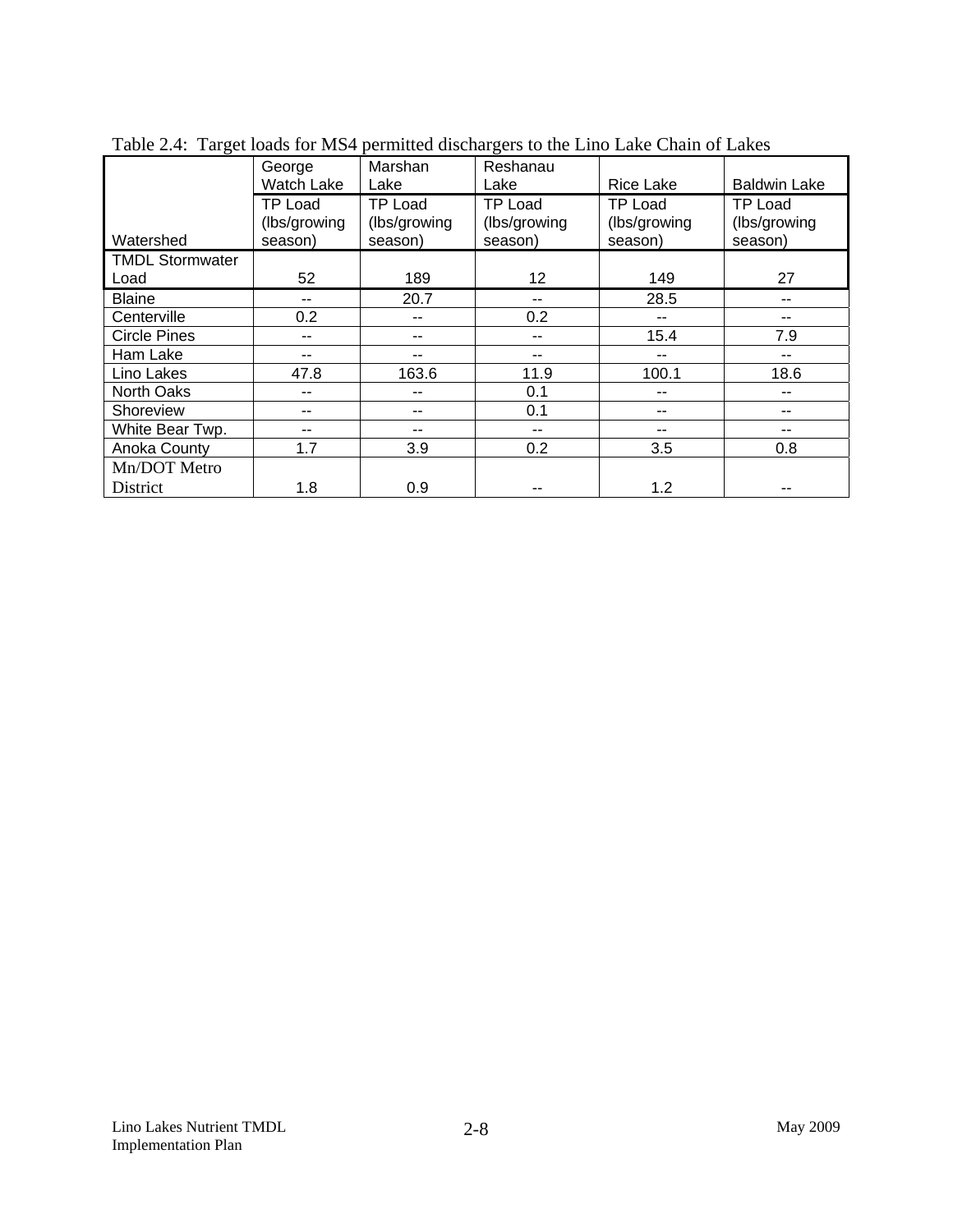## **3.0 Implementation Framework**

## **3.1 INTRODUCTION**

The purpose of this implementation plan is to outline the activities that need to be implemented to achieve the phosphorus load reductions outlined in the TMDL and the framework for implementing the plan. Special consideration is given to the shallow nature of these lakes which ultimately dictates the activities identified and the sequence in which these activities should be implemented. This framework is intended to guide all the responsible parties in selecting appropriate activities for addressing the TMDL. In addition, the framework is meant to provide opportunities for partnerships among the stakeholders to address the TMDL and achieve the nutrient load reductions.

This chapter begins with an explanation of important principles in understanding and restoring shallow lakes. It follows that section with implementation plan principles specific to the restoration of the Lino Lakes chain of lakes, then outlines the implementation approach for the project and explains the essential role that Adaptive Management will play in the implementation effort.

## **3.2 SHALLOW LAKE RESTORATION**

The ecology of shallow lakes is unique, requiring a different approach to restoration than their deep counterparts. The restoration approach must account for the biological interactions occurring within the lake as well as alterations to the physical environment including changes in the nutrient balance and water levels. Following is a brief discussion on shallow lakes and proven approaches for restoring these important water resources.

#### **3.2.1 Shallow Lake Ecology**

#### **3.2.1.1 Alternative Stable States in Shallow Lakes**

Shallow lakes function quite differently from their deep counterparts, responding to both physical and biological changes in the system. This complex functioning has resulted in a popular theory for shallow lakes known as "Alternative Stable States" (Scheffer 1998). The Alternative Stable States theory suggests that shallow lakes exist in two stable states including a clear-water state and a turbid water state. The clear-water state is characterized by clear water, low algal abundance and a diverse submersed aquatic vegetation community. In contrast, the turbid water state is dominated by turbid water, high algal abundance and little or no submersed aquatic vegetation. The stability of these states is driven by several factors including nutrient levels, which is the focus of the TMDL. Lakes in the clear water state provide higher quality fish and wildlife habitat as well as higher quality aesthetics. Consequently, shallow lake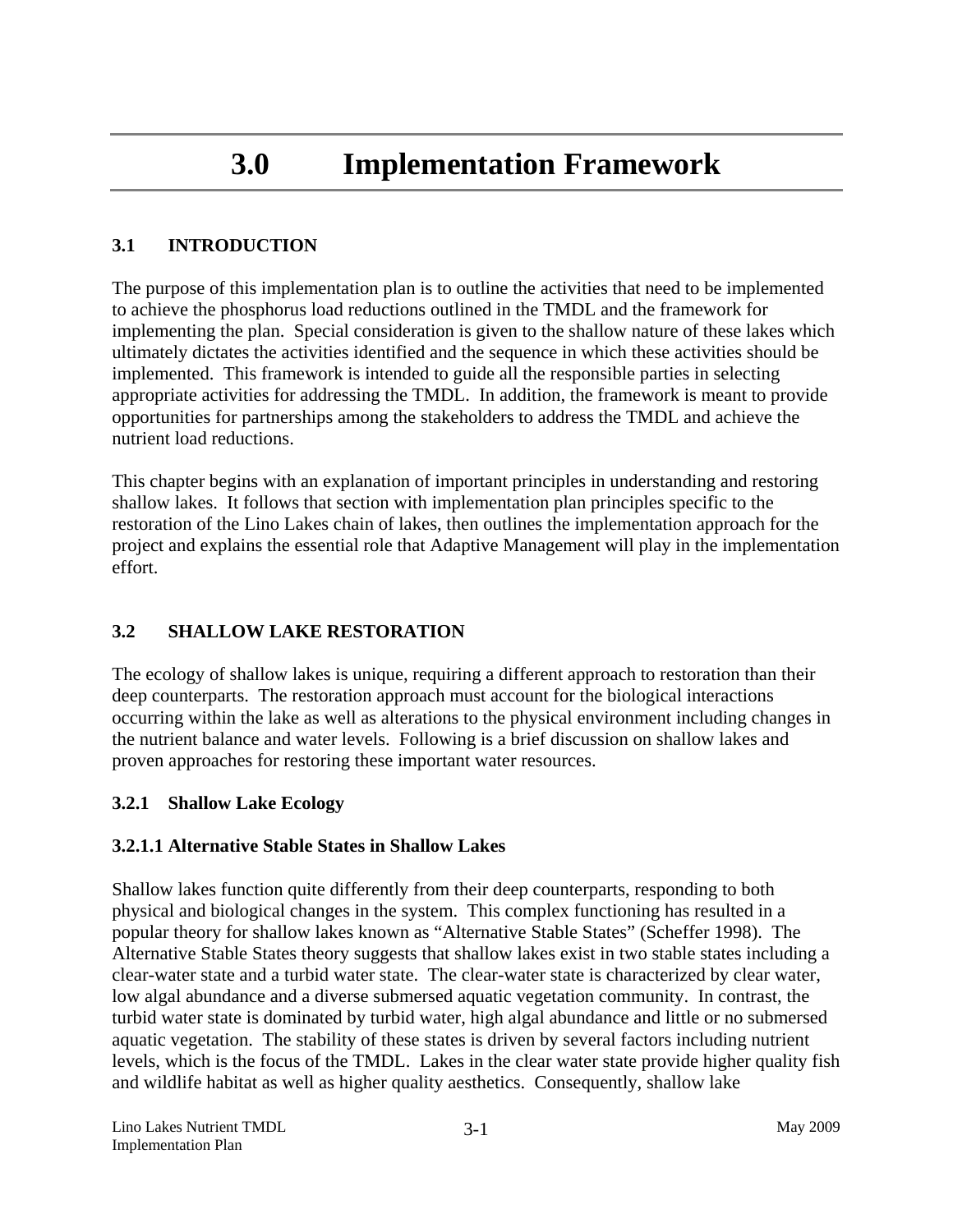management is often focused on maintaining a clear water state or switching a lake from the turbid water state back to the clear water state.

#### **3.2.2 Shallow Lake Restoration**

To restore a shallow lake to the clear water state, the factors driving the lake into the turbid water state must be identified and eliminated. Although this may sound like a simple task, the study of shallow lakes is a relatively new science that has only recently gained momentum in the research community. To better understand how to restore a shallow lake, the conditions selecting for the current state must be identified and managed.

To that end, Moss et al. (1996) have developed a five-step approach to restoring shallow lakes. Following is a description of each of the five steps in the process. Implementation of this TMDL will follow the five-step process.

#### Step 1. Forward switch detection and removal

The first step in the restoration process for shallow lakes is to identify the factors that are causing the system to be in the turbid water state. Forward switches can include altered hydrology, recreational impacts such as motorized water craft, the presence of common carp, an imbalanced fishery, or pesticides. The forward switches need to be indentified and their impact mitigated prior to biomanipulation. The more effectively this can be accomplished, the higher the success potential for biomanipulation when it is undertaken. Many of the lakes in both agricultural and developed areas are negatively impacted by additional water from the ditching and draining of wetlands or increased impervious areas. Not only does this alter the hydrology of the lake, the additional water carries silt and nutrients to the lakes. A more recent problem for shallow lakes is the increased development of shorelines in shallow lakes. Shoreline development leads to increased nutrient loads and loss of vegetation as well as increases the pressure to maintain longterm stable water elevations from shoreline residents and recreational users.

#### Step 2. External and internal nutrient control

The alternative stable states in shallow lakes occur along nutrient enrichment gradients with higher nutrient loads pushing lakes toward a turbid, algal dominated state. However, unless inputs can be made extremely low, the desired results will not be obtained unless other forward switches acting against the establishment of plants have been eliminated. These include poorly consolidated bottom sediments, severe reductions in the natural seed bank, and rough fish.

#### Step 3. Biomanipulation

Biomanipulation in shallow lakes often refers to altering the fish community in a shallow lake to favor a clear water state. The ultimate goal of biomanipulation is the restoration of balanced fish community that favors the clear water state. Biomanipulation includes various forms of fish stocking or removal.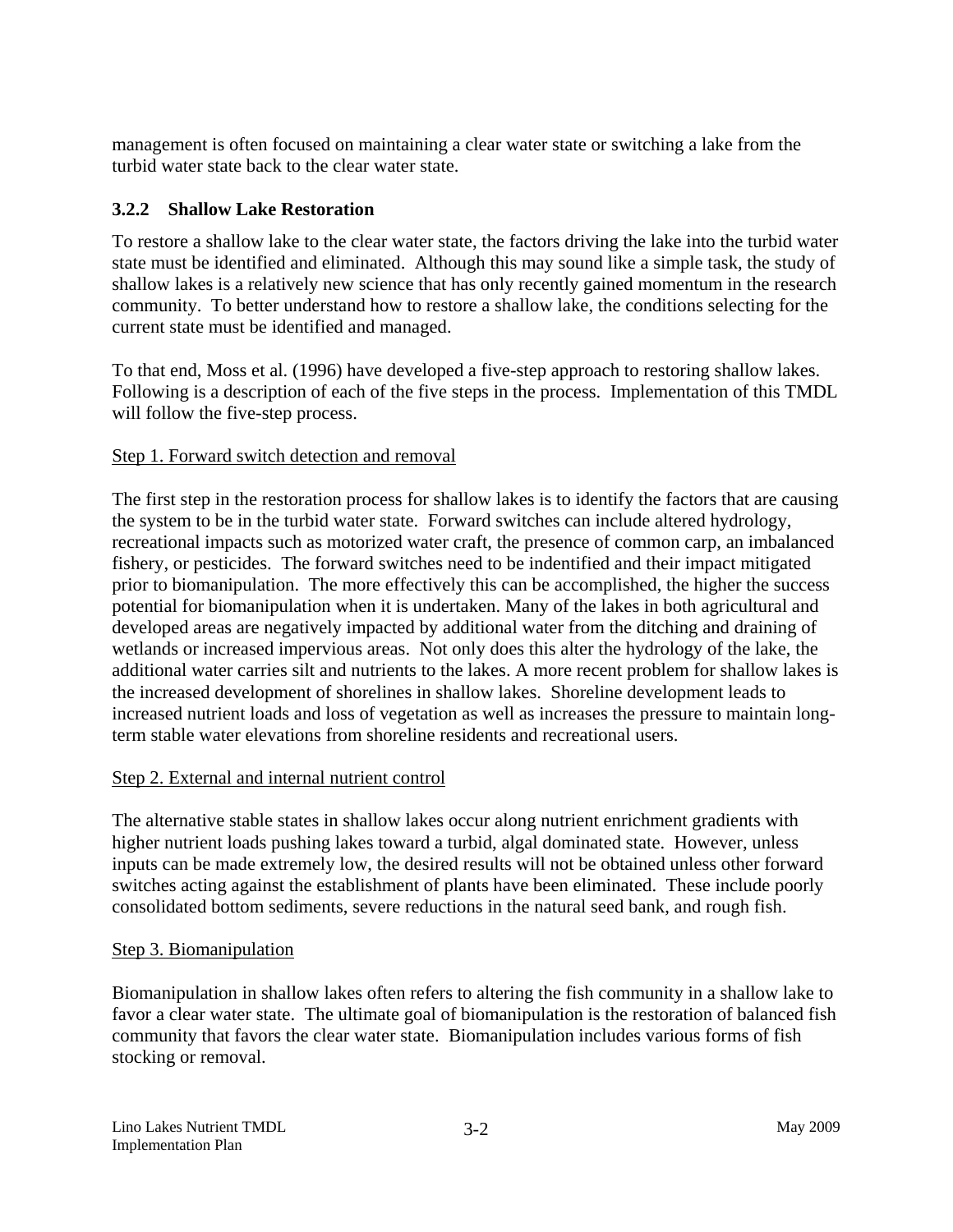Fisheries management in shallow lakes is critical in establishing conditions favorable to obtaining and maintaining a clear water state. Fish populations can affect the invertebrate community and ultimately the nutrient cycling in the lakes. An imbalanced fishery can lead to reduced grazing on phytoplankton by zooplankton, favoring a turbid water state.

Another confounding factor in managing fisheries in shallow lakes is the presence or absence of rough fish, particularly carp. Because shallow lakes often winter kill, the fish community is typically characterized by species that are tolerant of low dissolved oxygen such as common carp and bullhead.

#### Step 4. Plant establishment

The presence of submersed aquatic vegetation is an important part of the ecology of a shallow lake that helps stabilize the system. Submersed aquatic vegetation protects sediments from wind resuspension, competes for nutrients with algae, and provide food and habitat for fish and wildlife. Additionally, vegetation provides food and habitat for macroinvertebrates, a food supply for both fish and wildlife. Emergent vegetation such as bulrush and wild rice are also important components of shallow lakes, providing food and habitat for fish and wildlife.

Re-establishing the plant community is not a trivial task with varied successes and potential expenses. Lakes that have been in the turbid water state for a very long time may have lost a significant portion of the seed bed or sediments may have been altered to prevent recolinization by native species. The most successful technique that has been applied in Minnesota is summer drawdown. Exposure of the sediments during the summer months increases nitrogen loss from the sediments through denitrification, consolidates the sediments, increases desiccation, and can re-invigorate the native plant seed bed. All these factors can be important in fostering a rooted native plant community.

#### Step 5. Stabilizing and managing restored system

Once the shallow lake has been returned to the clear water state, the challenge is to make the changes permanent in the system. The permanency will be related to the removed forward switches and the permanency of the removal. The system will likely require active management to maintain the clear water state. For example, if carp were removed from the system, the lake will need to be actively managed to prevent the reintroduction of carp or to maintain the carp population at a sufficiently low level to minimize the impacts on the lake. Managing a shallow lake to maintain a clear water state will likely require active management of the fish and plant communities as well as the hydrology of the lake.

## **3.2.3 Sequencing for Shallow Lake Restoration**

An important aspect of shallow lake restoration is the sequence in which BMPs or restoration activities are applied to the lake and watershed. Because shallow lakes demonstrate alternative stable states (Scheffer 1998) including a turbid and a clear water state, many activities will result in minimal improvements if not undertaken prior to or after other dependent restoration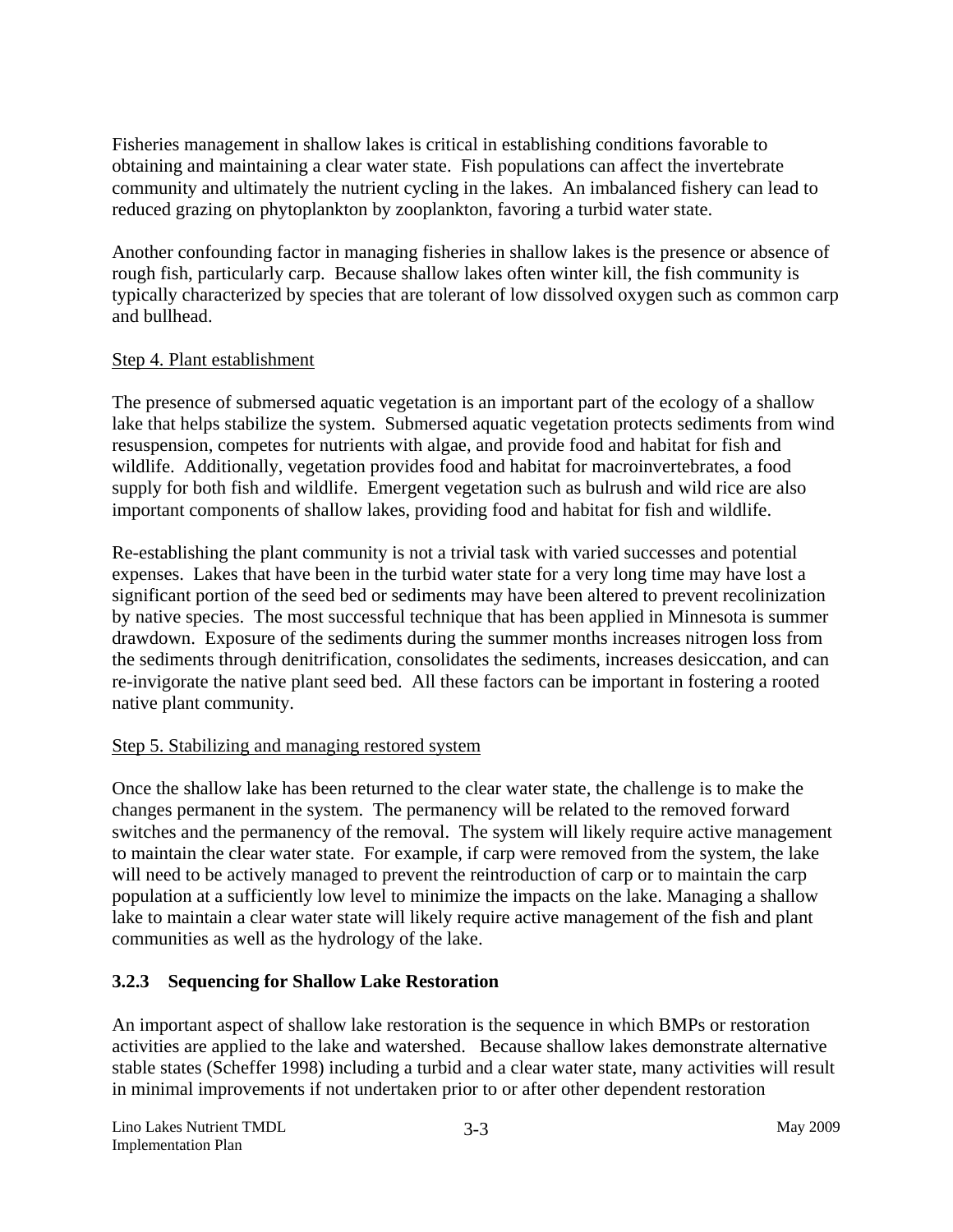activities. For example, attempting a biomanipulation such as a whole lake drawdown prior to effective nutrient controls will likely result in minimal or short lived improvements in lake water quality.

Applying these steps to the Lino Lakes chain of lakes results in a sequence of restoration activities that must be accomplished in order to have a good chance of success in restoring water quality in these shallow lakes. The sequence of events will generally follow the following list. Steps 1 through 3 should be implemented concurrently prior to biomanipulation.

- 1. Minimize and control rough fish population
- 2. Minimize and control invasive aquatic plants, especially curly leaf pondweed
- 3. Control external nutrient loads
- 4. Establish biomanipulation techniques such as whole lake drawdown or fishery reestablishment
- 5. Reestablish native vegetation through sediment manipulation or native plant introduction
- 6. Establish long term management techniques for maintaining the clear water state such as periodic drawdown

This implementation strategy is focused on developing activities for addressing each of these areas and identifying areas where further investigation is needed to outline feasible restoration activities. In the subsequent Implementation Plan, a detailed list of activities and their sequence will be developed.

## **3.3 IMPLEMENTATION PLAN PRINCIPLES**

Through the discussion of policies and practices, current activities, and ongoing research, the stakeholders for this project identified principles to guide development and implementation of the load reduction plan. Like the shallow lake restoration principles presented in the previous section, the principles here are based on our current scientific understanding of shallow restoration and management for the Lino Lakes chain of lakes. These principles, in no order, include:

#### 1. Restore Biological Integrity

The stakeholders recognize the importance of a healthy biological community in the lake to provide internal controls on water clarity, especially in shallow lakes. To that end, the stakeholders agreed to work cooperatively to restore the biological communities in these lakes, including fish, plants, and zooplankton.

#### 2. Control Internal Load

The stakeholders recognize that a significant portion of the phosphorus load is a result of internal loading and that the internal load must be addressed to successfully improve water quality in these lakes. Consequently, the stakeholders agreed to work cooperatively to undertake measures that have a reasonable probability of success in reducing internal phosphorus loading in the lakes.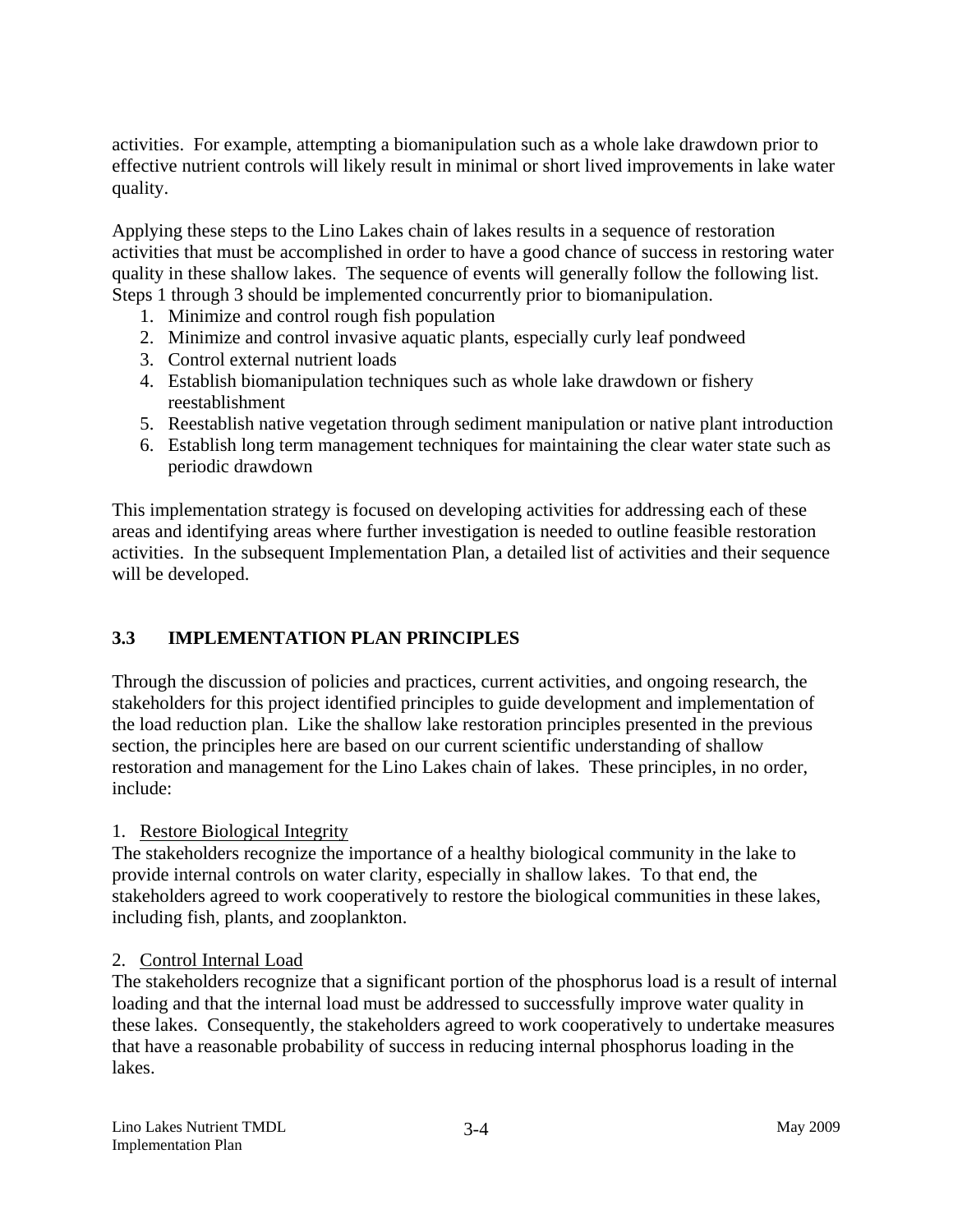## 3. Retrofit BMPs in the Watershed as Opportunities Arise

Each stakeholder agreed that nutrient loading must be reduced, but that as fully developed cities, options for retrofitting BMPs were limited. Each stakeholder agreed to evaluate and include nutrient-reduction BMPs in street and highway projects, and to consider the opportunities that redevelopment offers to add or upsize BMPs.

## 4. Encourage Communication

The stakeholders agreed that the stakeholder meetings themselves had been a useful forum for discussion and sharing. Opportunities to share ideas and experiences to widen the knowledge base should be part of the implementation plan.

## 5. Foster Stewardship

City staff, especially operation and maintenance staff, should be provided opportunities for education and training to better understand how their areas of responsibility relate to the protection and improvement of water quality in the lakes.

## 6. Communicate with the Public

Public education should take a variety of forms, and should include both general and specialized information, targeted but not limited to:

- General public
- **Elected and appointed officials**
- Private applicators
- Property managers

## **3.4 IMPLEMENTATION APPROACH**

The TMDL study and this Implementation Plan identified specific improvements to reduce external and internal phosphorus loads. These are "short-term" projects that could be accomplished in the coming 10-20 years. However, these projects alone may not be enough to achieve water quality goals in these lakes. An essential "long-term" component of this Implementation Plan is to routinely retrofit BMPs in the watershed as redevelopment or construction provide opportunities.

Numerous governing units have water quality responsibilities in the watershed, including all MS4 permit holders and the Rice Creek Watershed District. These agencies are focused on protecting water quality through implementation of their watershed and local plans as well as MS4 Stormwater Pollution Prevention Programs (SWPPPs). These plans and permits will outline the activities to be undertaken by each governing unit including best management practices and capital improvements. This implementation plan will guide the governing units in the implementation of BMPs focused on achieving the TMDL.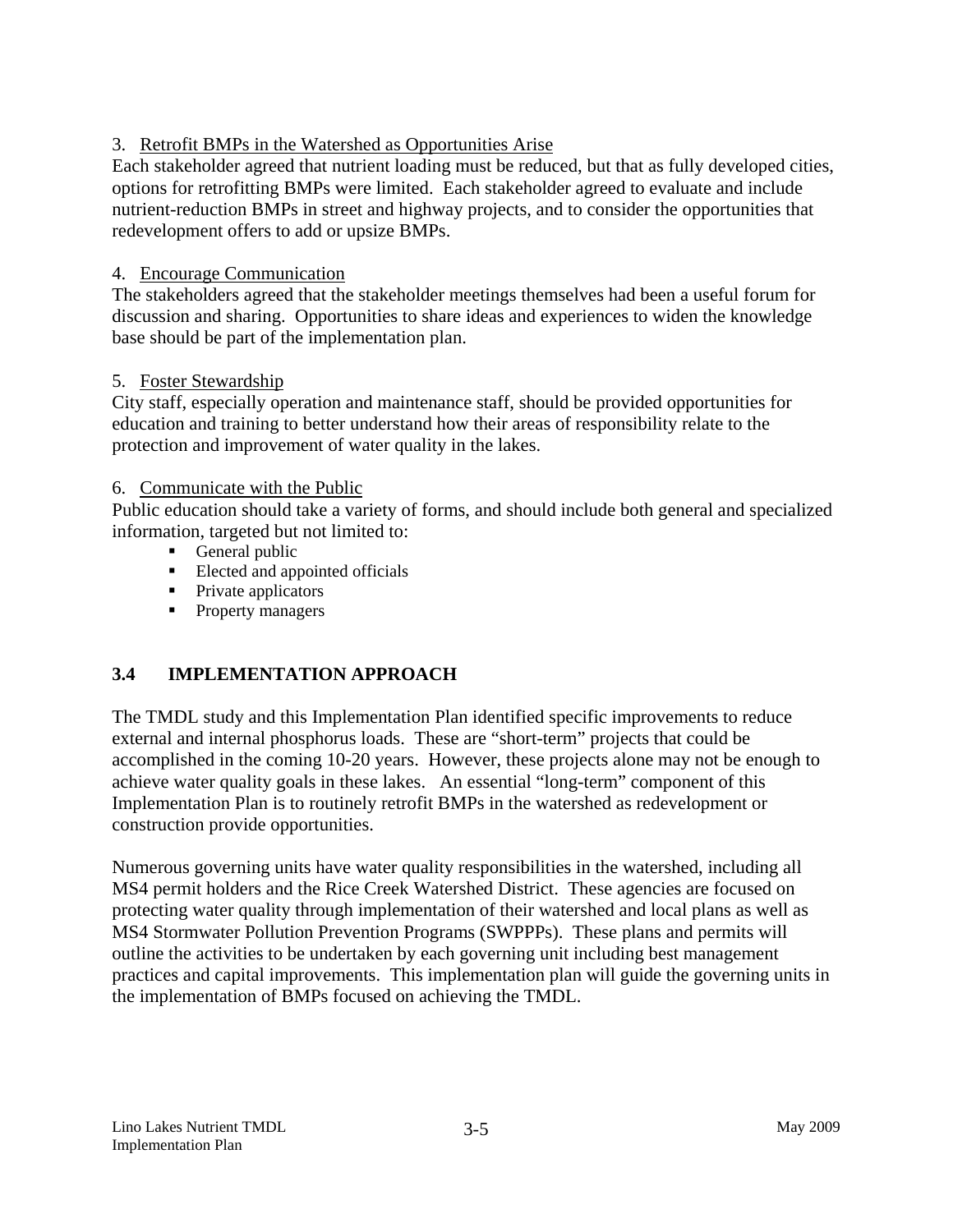## **3.4.1 Rice Creek Watershed District**

The Rice Creek Watershed District was formed in 1972 under Minnesota Watershed Law. The District is over 200 square miles in size and contains parts of 29 municipalities and townships in four counties. The District's mission is "To conserve and restore the water resources of the District for the beneficial use of current and future generations."

The District is also a watershed management organization as defined by the Metropolitan Surface Water Management Act (Chapter 509, Laws of 1982, Minnesota Statute Section 473.875 to 473.883 as amended). That law establishes requirements for watershed management plans within the Twin Cities Metropolitan Area. The law requires the plan to focus on preserving and using natural water storage and retention systems to:

- Improve water quality.
- Prevent flooding and erosion from surface flows.
- Promote groundwater recharge.
- Protect and enhance fish and wildlife habitat and water recreation facilities.
- Reduce, to the greatest practical extent, the public capital expenditures necessary to control excessive volumes and rate of runoff and to improve water quality.
- Secure other benefits associated with proper management of surface water.

Minnesota Rules Chapter 8410 requires watershed management plans to address eight management areas and to include specific goals and policies for each to serve as a management framework. To implement its approved watershed management plan, the RCWD has undertaken several activities, including administering rules and standards regulating stormwater runoff quantity and quality from development and redevelopment in the district; developing Resource Management Plans for resources in the district; and constructing improvements in the District such as a project to re-meander Rice Creek.

The RCWD has just completed the process of amending its rules and standards to incorporate more stringent stormwater management requirements. These include a new volume management standard requiring infiltration or other abstraction of the 2-year (2.8 inches in 24 hours) rain event for new development; limitations on wetland impacts; and pretreatment of new discharges to wetlands and other public waters.

#### **3.4.2 NPDES MS4 Stormwater Permits**

NPDES Phase II stormwater permits are in place for all but one of the cities and townships draining to the chain of lakes watershed as well as the Rice Creek Watershed District, Anoka and Ramsey Counties and Mn/DOT. Under the stormwater program, permit holders are required to develop and implement a Stormwater Pollution Prevention Program (SWPPP). The SWPPP must cover six minimum control measures: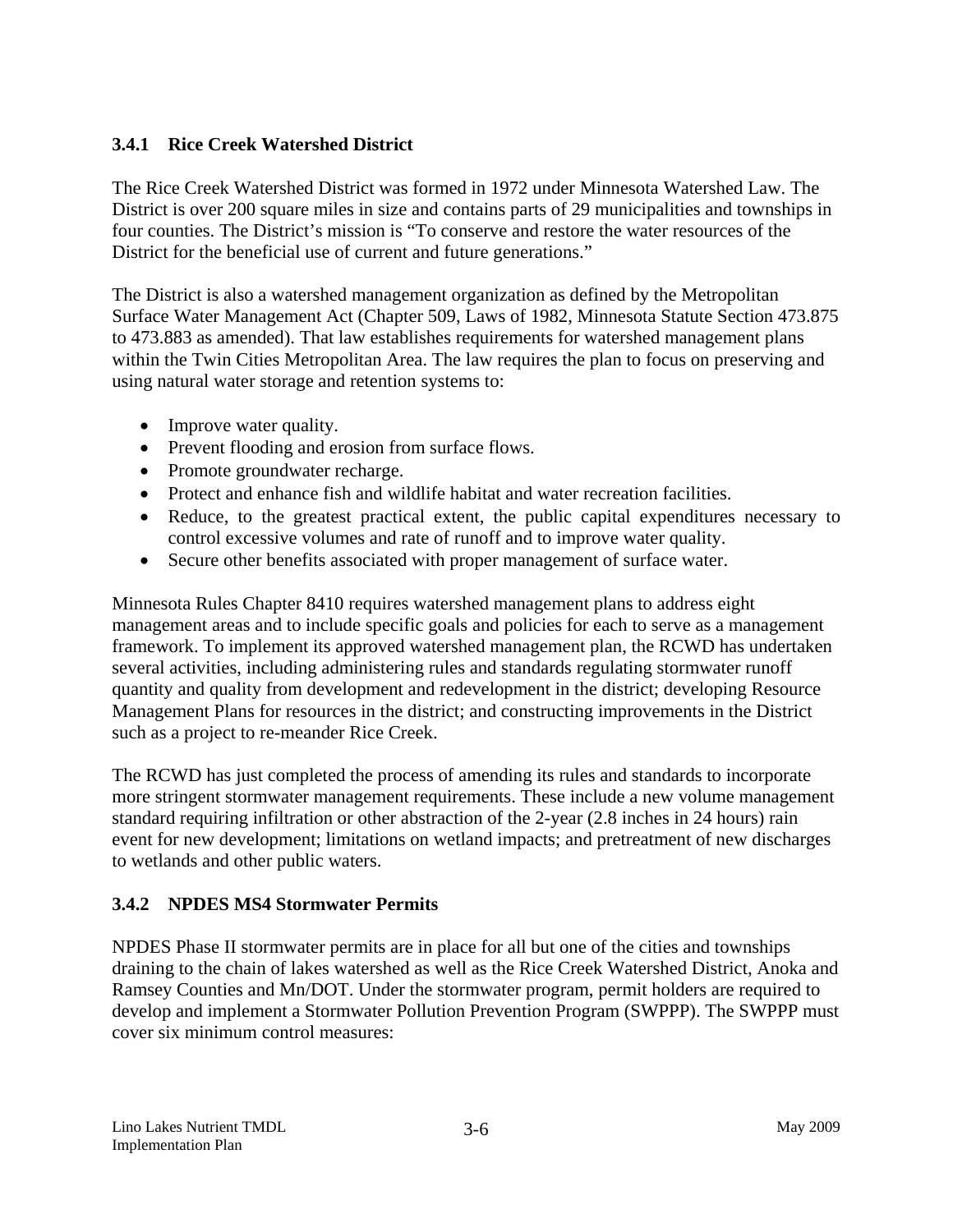- Public education and outreach:
- Public participation/involvement;
- Illicit discharge, detection and elimination;
- Construction site runoff control:
- Post-construction site runoff control; and
- Pollution prevention/good house keeping.

The permit holder must identify BMPs and measurable goals associated with each minimum control measure.

According to federal regulations, NPDES permit requirements must be consistent with the assumptions and requirements of an approved TMDL and associated Wasteload Allocations. See 122.44(d)(1)(vii)(B). To meet this regulation, Minnesota's MS4 general permit requires the following:

"If a USEPA-approved **TMDL(s)** has been developed, you must review the adequacy of your Storm Water Pollution Prevention Program to meet the **TMDL's Waste Load Allocation** set for storm water sources. If the **Storm Water Pollution Prevention Program** is not meeting the applicable requirements, schedules and objectives of the **TMDL**, you must modify your **Storm Water Pollution Prevention Program**, as appropriate, within 18 months after the TMDL is approved."

MS4s contributing stormwater to the lakes will comply with this requirement during the implementation planning period of the TMDL. The implementation plan will identify specific BMP opportunities enough to achieve their load reduction and the individual SWPPPs will be modified accordingly as a product of this plan.

MS4s contributing stormwater to the chain of lakes are covered under the Phase II General NPDES Stormwater Permit – MNR040000. See Section 2.3.2 for the unique NPDES Phase II permit numbers assigned to the small municipal separate storm sewer systems (MS4) that contribute drainage to the chain of lakes.

Stormwater discharges are regulated under NPDES, and allocations of nutrient reductions are considered wasteloads that must be divided among permit holders. The RCWD has agreed to take responsibility for wasteload allocations where no other MS4 has jurisdiction.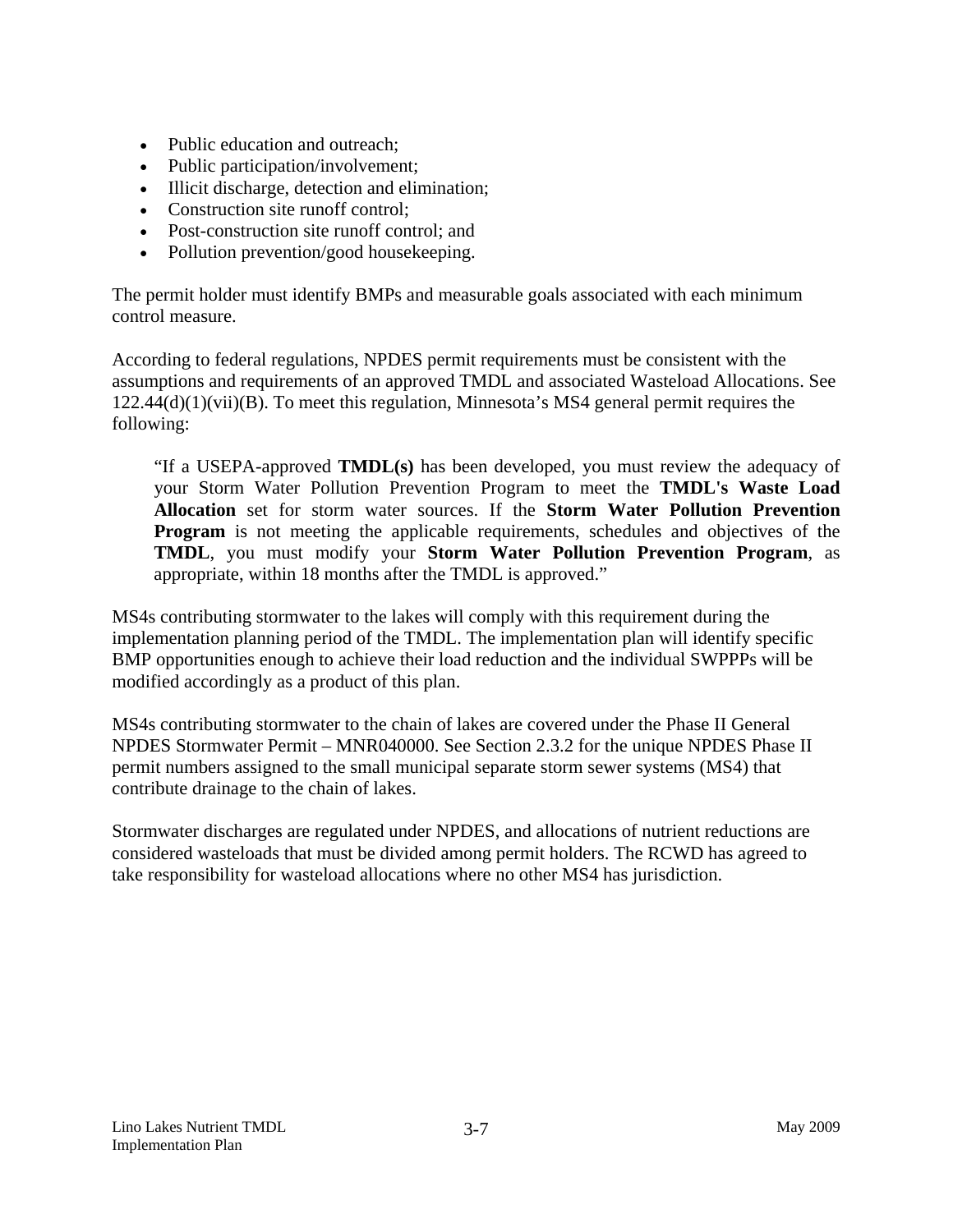#### **3.4.3 Implementation Framework**

A schematic drawing showing the key components of the implementation effort and how they relate to each other is shown in Figure 3.1 below:



**Figure 3.1 Implementation Framework**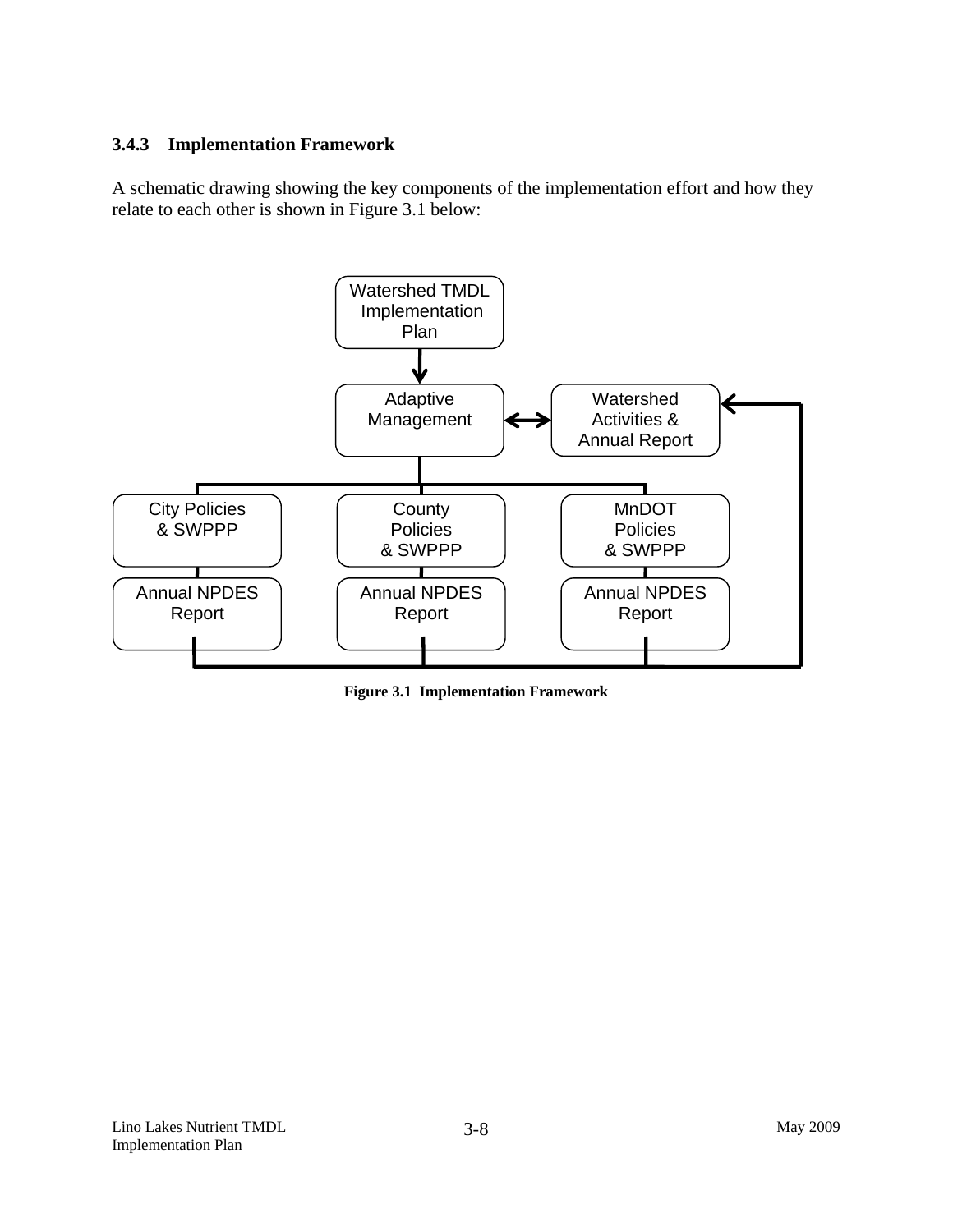## **3.5 ADAPTIVE MANAGEMENT**

The load allocations in the TMDL represent aggressive goals for nutrient reductions and are highly dependent on the achievement of reductions in an upstream watershed. Consequently, implementation will be conducted using adaptive management principles. Adaptive management is appropriate because it is difficult to predict the lake response that will occur from implementing strategies with the paucity of information available to demonstrate expected reductions. Future technological advances may alter the course of actions detailed here. Continued monitoring and "course corrections" responding to monitoring results are the most appropriate strategy for attaining the water quality goals established in this TMDL.



**Figure 3.2 Adaptive management** 

Based on this understanding of the appropriate standards for lakes, this TMDL has been established with the intent to implement all the appropriate activities that are not considered greater than extraordinary efforts. If all the appropriate BMPs and activities have been implemented and any of the lakes still do not meet the current water quality standards, the TMDL will be reevaluated and the Rice Creek Watershed District will begin a process with the MPCA to develop more appropriate site-specific standards for the lake. The process will be based on the MPCA's methodology for determining site-specific standards.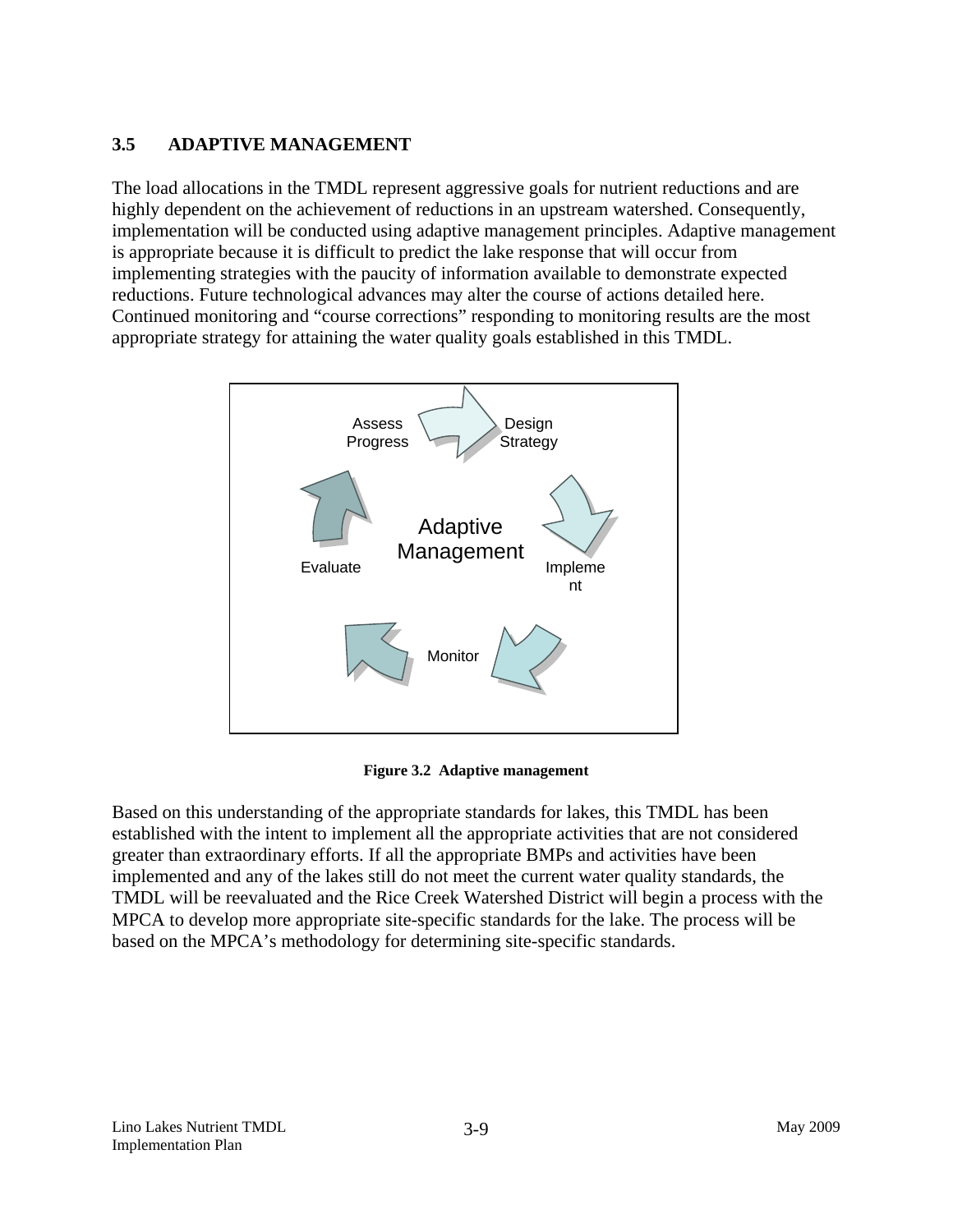## **4.0 Monitoring and Education**

#### **4.1 GENERAL COORDINATION**

One of the primary RCWD roles in managing the watershed is serving as a coordinator of water resource policy and activities. The RCWD will continue in that role in the implementation of this TMDL. General activities now undertaken by the RCWD will be continued or expanded as the District moves from management planning to implementation coordination. These are activities that are included as part of the District's general administrative budget and no additional cost is expected from their implementation:

- **Provide advice and assistance to member cities on their implementation activities;**
- **Research and disseminate information on changing BMP technology and practices;**
- Collect annual implementation activity data;
- Recommend activities such as vegetation or fishery management, partnering with the DNR;
- **Periodically update the District's Capital Implement Program (CIP);**
- Maintain the watershed SWMM and P8 models;
- Conduct public hearings on proposed projects; and
- Share the cost of qualifying improvement projects.

*Estimated Cost:* Highly variable; estimated at \$2,000 - \$10,000/year for activities (not projects) *Funding Source:* RCWD general operating budget

#### **4.1.1 Annual Report on Monitoring and Activities**

An annual report on phosphorus load reduction activities is necessary under the adaptive management approach established in the TMDL. Each year the Commission will collect from the permittees in the watershed a listing of the activities undertaken in the previous year. This report will summarize those activities and provide the permittees assigned a gross wasteload allocation the necessary information for their annual NPDES reports. The report will detail BMP implementation, associated load and volume reductions, and current monitoring data to evaluate activity effectiveness. This report will be a part of the Commission's annual Water Quality Report. The format and content of the Water Quality Report is being revised to include reporting on the three stream TMDLs and 13 lake TMDLs in the watershed, including the reporting for the Lino Lakes chain of lakes.

*Estimated Cost:* \$10,000-12,000/yr. for RCWD; \$1,000-\$3,000/yr. for other organizations *Funding Source:* RCWD, cities, counties, MnDOT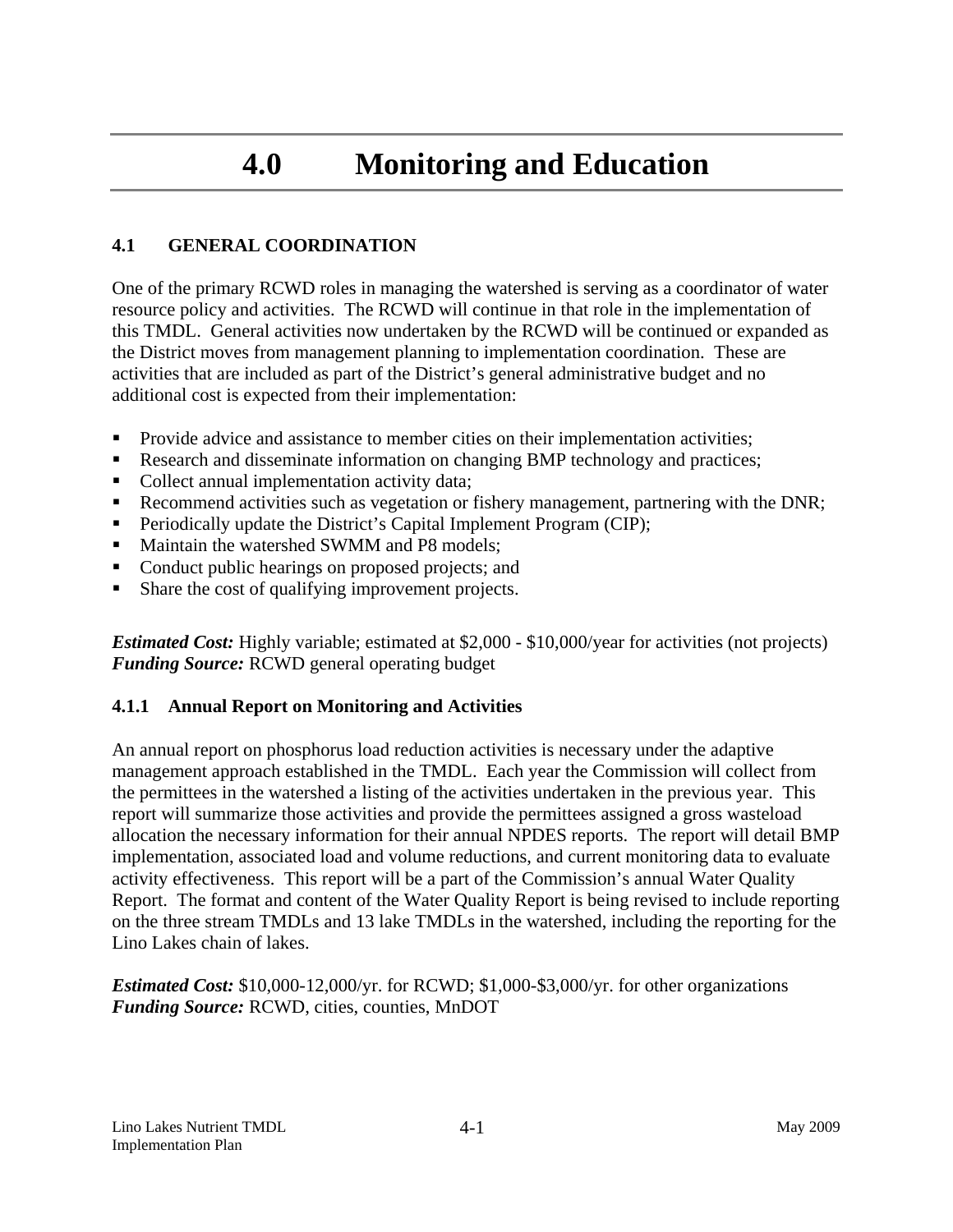#### **4.1.2 Lino Lakes Resource Management Plan**

The City of Lino Lakes prepared a Resource Management Plan for the City to protect and restore wetlands, lakes, streams, and other natural and water resources in the city. This Resource Management Plan takes into account full build out conditions to determine if additional preventative or mitigation actions are required to maintain or improve these resources. Implementation of this plan will help to avoid any increase in loading rates to the Chain of Lakes and meet TMDL allocations. However, as the watershed develops, the practices will need to be evaluated in accordance with the TMDL.

*Estimated Cost:* \$2,000 *Funding Source:* City of Lino Lakes

## **4.2 EDUCATION**

#### **4.2.1 Public Education and Outreach**

Educate property owners in the subwatershed about proper fertilizer use, low-impact lawn care practices, and other topics to increase awareness of sources of pollutant loadings to the lakes and encourage the adoption of good individual property management practices. Lakeshore property owners should be educated about aquatic vegetation management practices and how they relate to beneficial biological communities and water quality.

*Estimated Cost:* \$2,000-\$3,000/yr. *Funding Source:* RCWD

#### **4.2.2 Encourage Public Official and Staff Education**

There is a need for city, county and state officials and staff to understand the TMDL and the proposed implementation activities so that they can effectively make regulatory, budget and programming decisions and conduct daily business. Resources such as self-study lake management background information from Water on the Web ("Understanding Lake Ecology"), Project NEMO (Nonpoint Education for Municipal Officials), UW Extension ("Understanding Lake Data") and other sources provide basic information about lake ecology to help staff, Councils and Commissions make informed decisions about lake management.

*Estimated Cost:* \$500 *Funding Source:* RCWD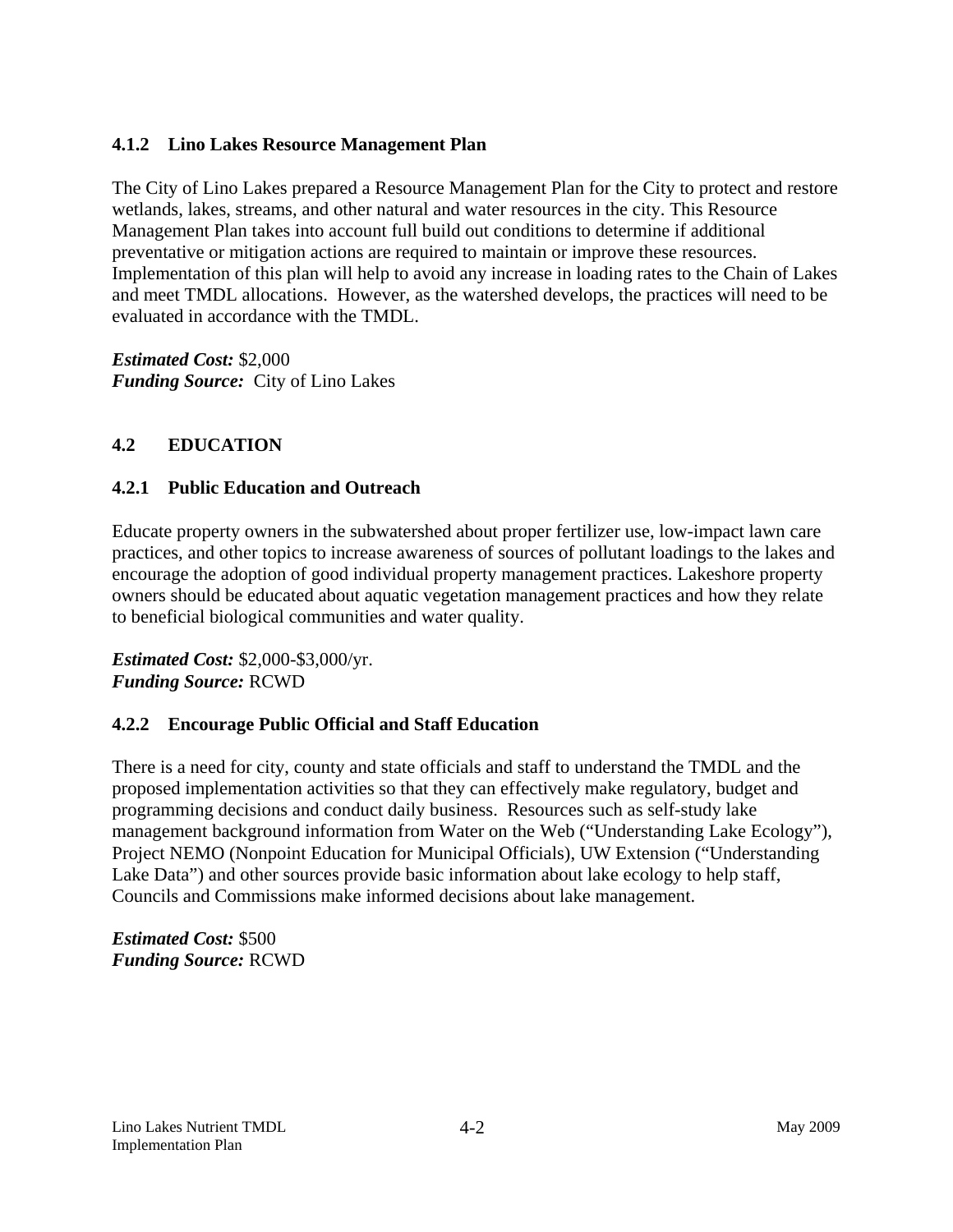## **4.2.3 Presentations at Meetings**

Awareness of lake management can be raised through periodic presentations at meetings of lake associations, homeownership associations, block clubs, garden clubs, service organizations, senior associations, advisory commissions, City Councils, or other groups as well as displays at events such as remodeling fairs and yard and garden events. "Discussion kits" including more detailed information about topics and questions and points for topic discussion could be made available to interested parties.

*Estimated Cost:* \$2,000-\$4,000/year *Funding Source:* RCWD

## **4.2.4 Demonstration Projects**

Property owners may be reluctant to adopt good lake management practices without examples they can evaluate and emulate. Demonstration projects might include planting native plants; planting a rain garden; restoring a shoreline; managing turf using low-impact practices such as phosphorus-free fertilizer, reduced herbicides and pesticides, and proper mowing and watering techniques; and improving drainage practices with redirected downspouts and rain barrels. The estimated cost of this activity is highly variable.

*Estimated Cost:* Varies based on the type of activity *Funding Source:* RCWD and outside grants

## **4.3 ONGOING MONITORING**

#### **4.3.1 Water Quality Monitoring**

The RCWD will lead monitoring and tracking of the effectiveness of activities implemented to reduce nutrient loading in the watershed. The RCWD will continue to participate in the Metropolitan Council's Citizen Assisted Lake Monitoring Program (CAMP). Through this program, citizen volunteers monitor surface water quality and aesthetic conditions biweekly. This program is also a useful outreach tool for increasing awareness of water quality issues.

The RCWD will monitor lakes that are not covered by the CAMP program, at a minimum, every other year. The TMDL indicates that the water and phosphorus budgets of some several of the lakes, particularly Baldwin, are dominated by upstream lakes. If statistical analysis indicates no difference between lakes, then in-lake monitoring of some, but not all, lakes will be conducted

*Estimated Cost:* \$1,200 per lake annually for CAMP monitoring; \$5,000 per lake for more detailed effort every 4-5 years *Funding Source:* RCWD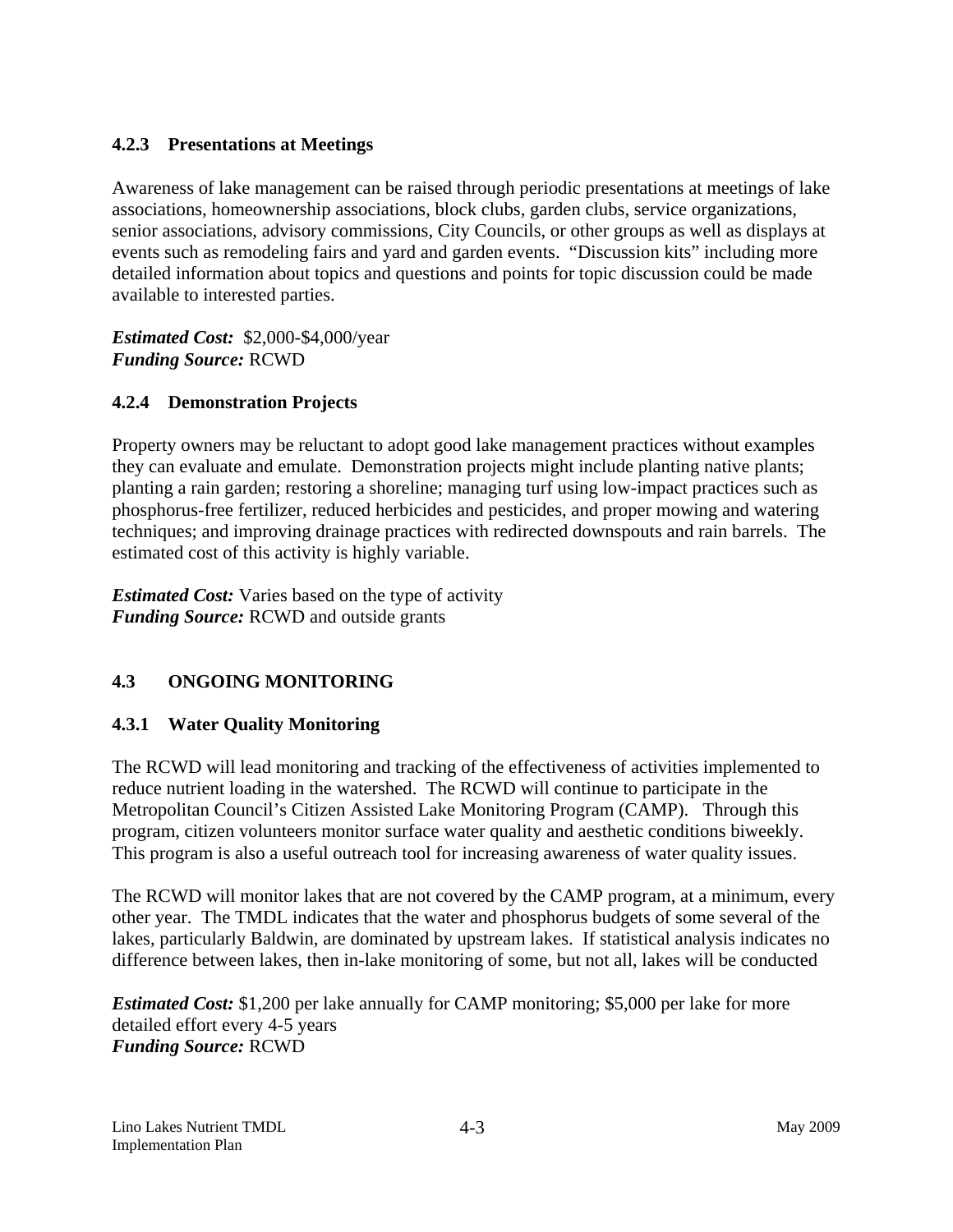#### **4.3.2 Internal Release Rates Assessment**

Prior to developing a feasibility study for internal nutrient control, sediment release rates and chemistry will be evaluated. Sediment cores will be collected from each of the lakes and transported back to a laboratory. In the lab, the cores will be measured for phosphorus release under both aerobic and anaerobic conditions to determine release rates. Sediment chemistry has already been collected from several of the lakes.

*Estimated Cost:* \$3,000-4,000 per lake *Funding Source:* RCWD

## **4.3.3 Biological Monitoring**

#### **4.3.3.1 Aquatic Vegetation**

A baseline aquatic vegetation survey has been completed for these lakes and will be updated every 4-5 years as part of the more detailed water quality assessment described in Section 4.3.1 above. Because these lakes are shallow, the lakes should be monitored using the point intercept method to provide repeatable surveys.

*Estimated Cost:* \$3,000-4,000 per lake *Funding Source:* RCWD

#### **4.3.3.2 Fish and Plankton**

Monitoring the fish community in shallow lakes is critical to understanding the potential effects of rough fish and an imbalanced fish community on water quality. The DNR has not historically conducted fish population surveys in the chain of lakes other than Reshanau Lake. Fish surveys will be conducted every 4 to 5 years in the lakes. Special attention should be paid to estimating the rough fish population which may require specific monitoring techniques not currently employed by the DNR in routine monitoring.

*Estimated Cost:* \$3,000 - \$5,000 per lake without DNR;  $\le$  \$1,000/lake if DNR does field work and organizes data *Funding Source:* RCWD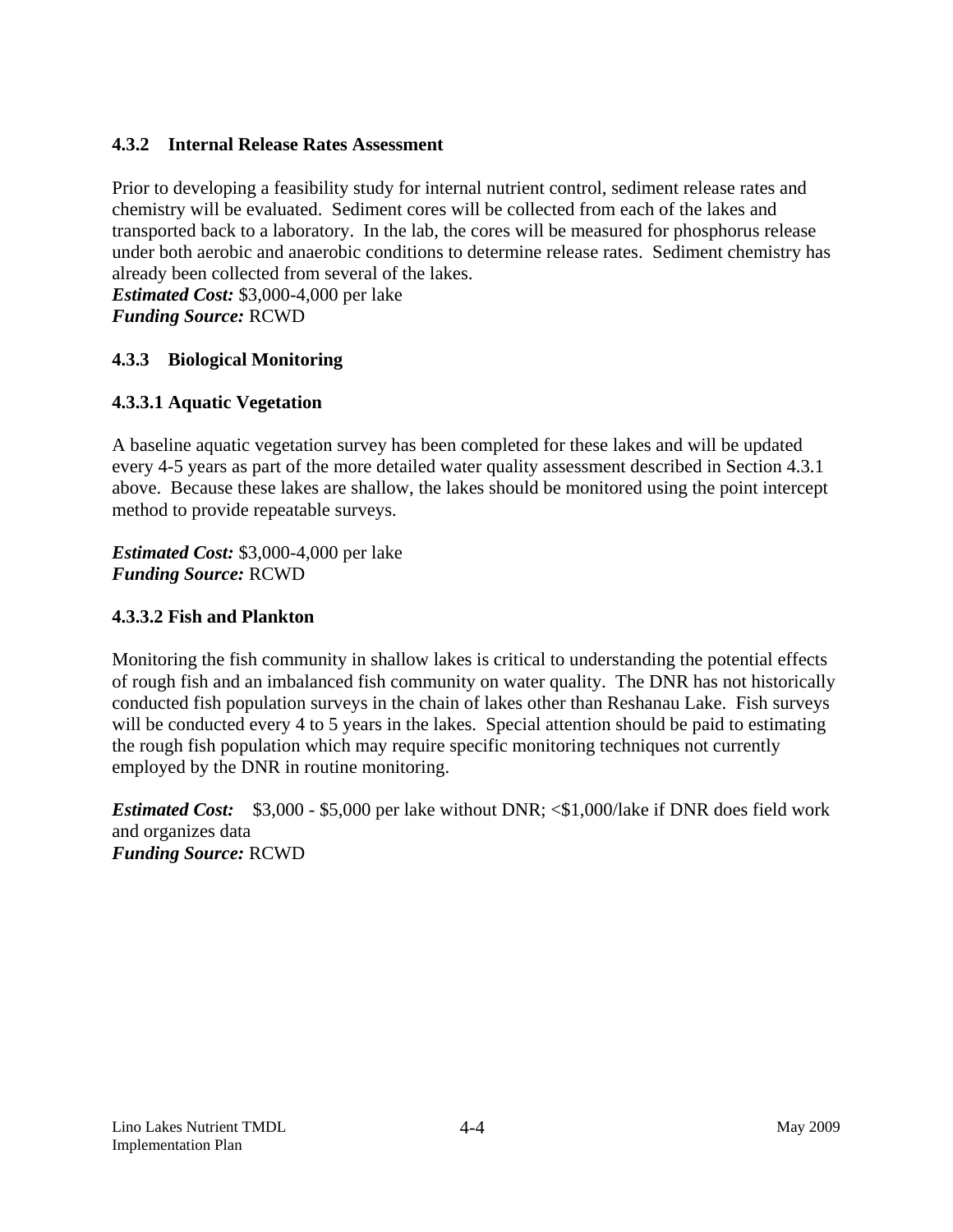## **4.4 NPDES TRACKING AND REPORTING**

Each stakeholder will integrate BMPs into their SWPPPs required by their NPDES General Permits for stormwater discharges. Activities will be tracked and reported in their annual NPDES report. Each stakeholder will make a copy of the annual report available to the District. Additional MS4 staff time will be necessary to track and report on activities specific to this TMDL, however, it is difficult to estimate the magnitude of the additional level of effort.

*Estimated Cost:* \$1,000 - \$5,000 per MS4 *Funding Source:* MS4 permit holders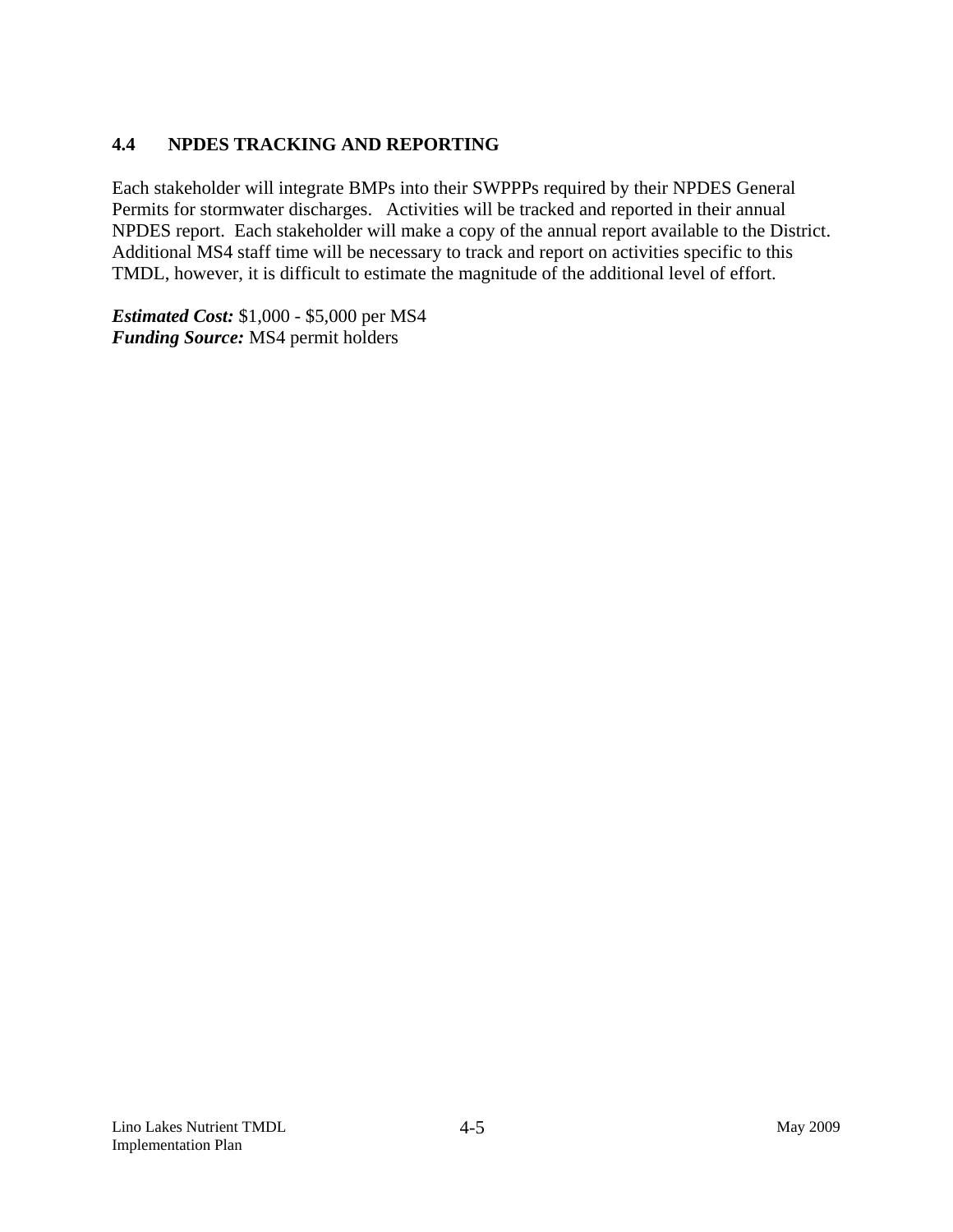## **5.0 Watershed Activities**

Restoration options for lakes are numerous with varying rates of success. Consequently, each technology must be evaluated considering our current understanding of physical and biological processes in that lake. Following is a description of potential actions for controlling nutrients in the Lino Lakes chain of lakes watershed. It is important to note that, although the Lino Lakes TMDL specifies that watershed loading be held at current conditions (i.e. no watershed load reductions are called for), any reductions to the total phosphorus load will bring the Chain of Lakes closer to meeting their goals. Whenever possible, watershed load reduction projects should be undertaken.

#### **5.1 PELTIER OUTFLOW**

Outflow from Peltier Lake is the most significant source of external load to George Watch and the downstream lakes. A separate TMDL is being prepared for Peltier Lake that will include implementation activities to reduce phosphorus load to Peltier and thus reduce in-lake TP concentration. Until Peltier Lake meets its water quality goal of 60 µg/L or the proposed natural background condition standard of 80  $\mu$ g/L, it is unlikely that any of the Lino Lakes chain of lakes (with the exception of Reshanau) will be able to achieve their water quality goals. The impacts of a natural background condition standard in the Peltier – Lino Lakes Chain of Lakes can be found in Appendix A.

Reducing the total phosphorus load exported from Peltier Lake is the key external load reduction activity. Peltier Lake water quality, however, does not affect water quality in Reshanau Lake. The second key source that requires reduction is internal loading. Addressing these two sources alone should be enough to meet the TMDL.

Improving water quality in Peltier Lake will be a difficult task and will likely be a long-term process. More immediate improvements may be obtainable in the downstream chain if the outflow from Peltier Lake was first treated with alum to remove phosphorus or another chemical precipitant and the treated water then discharged to the downstream lakes. The feasibility of cost of such a system should be evaluated.

*Estimated Cost:* \$20,000-\$30,000 for feasibility study to treat Peltier Lake outflows *Funding Source:* RCWD

## **5.2 WATERSHED NUTRIENT LOADS**

#### **5.2.1 Implement adopted RCWD rules**

In February 2008, the Rice Creek Watershed District adopted major revisions to its rules and standards that will result in more stringent requirements for management of stormwater and natural resources, including: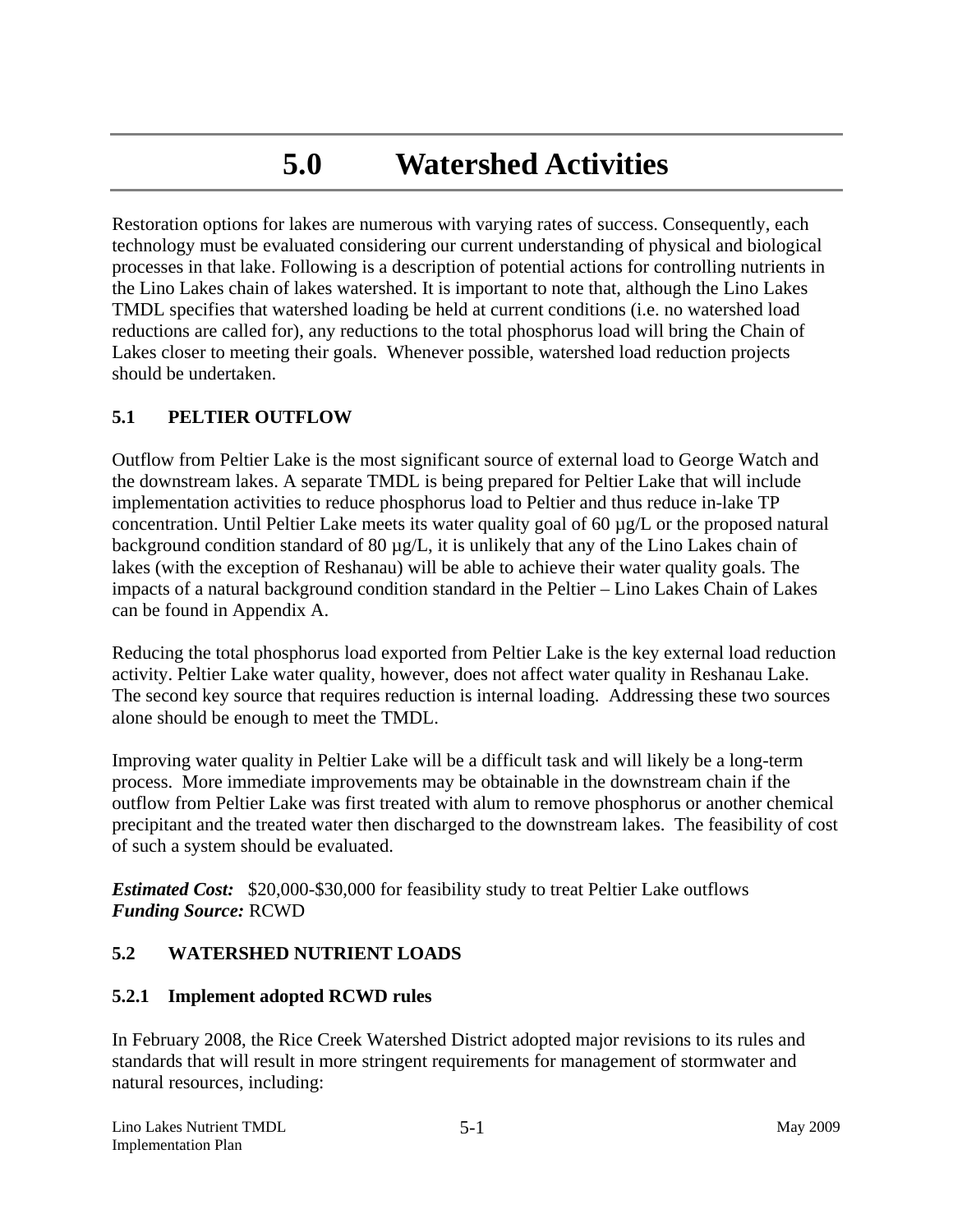- *Significant runoff volume control requirements for new and re-development activities*. For example, for most new development activity, the new rules require that the runoff from a 2-year (2.8 inches of precipitation in 24 hours) event be retained on site through infiltration or other volume control management techniques. This is likely to reduce the average annual runoff volume and associated pollutant loading from these parcels by over 90% compared to what it would be under conditions with no mitigation.
- *Protection of high value wetlands to prevent phosphorus export*. The revised RCWD rules revision includes standards limiting impacts to wetland hydroperiod based on wetland classification as well as requiring pretreatment of discharges to wetlands.
- *Implementation of the Resource Management Plan for the City of Lino Lakes* to protect and restore wetlands, lakes, streams, and other natural and water resources in the city. This Resource Management Plan takes into account full build out conditions to determine if additional preventative or mitigation actions will be required to maintain or improve these resources

Responsibility for management and enforcement of these regulations falls largely on the RCWD; the RCWD employs a Permits Coordinator and two Inspectors to issue and enforce permits. RCWD's cost of managing and enforcing permits are considered *in-kind*. Costs associated with mitigation activities related to permits are considered a pass through to the eventual user/owner of the development, though the benefits will accrue to the chain of lakes for activities within the chain of lakes watershed. For affected cities and the RCWD, most of the cost of implementing and enforcing the new requirements should be passed along to the developer, who will in turn in incorporate those cost into the rental or sales price for the property.

*Estimated Cost:* RCWD: in-kind; Permittee: Highly variable - cost will be incorporated into valuation of property

*Funding Source:* RCWD *ad valorem* funds; Eventual owner/renter of property

## **5.2.2 Targeted street sweeping**

Cities will be asked to identify key areas and target those areas for more frequent street sweeping.

Newer street sweeping technologies are available that use high pressure to remove a greater percent of the small particles that can carry phosphorus to the lakes. Using these newer technologies can help improve water quality. Studies conducted in the Lakes Nokomis and Hiawatha lakesheds in Minneapolis (Wenck Associates 1998) suggest that improved street sweeping technologies and increased street sweeping frequency could reduce phosphorus loads by 7 percent.

Increased and targeted street sweeping may be most effective in those areas where impervious areas drain directly to any of the Lino Lake chain. These watersheds often have high phosphorus loads and little area available for other treatment technologies. Cities' existing sweeping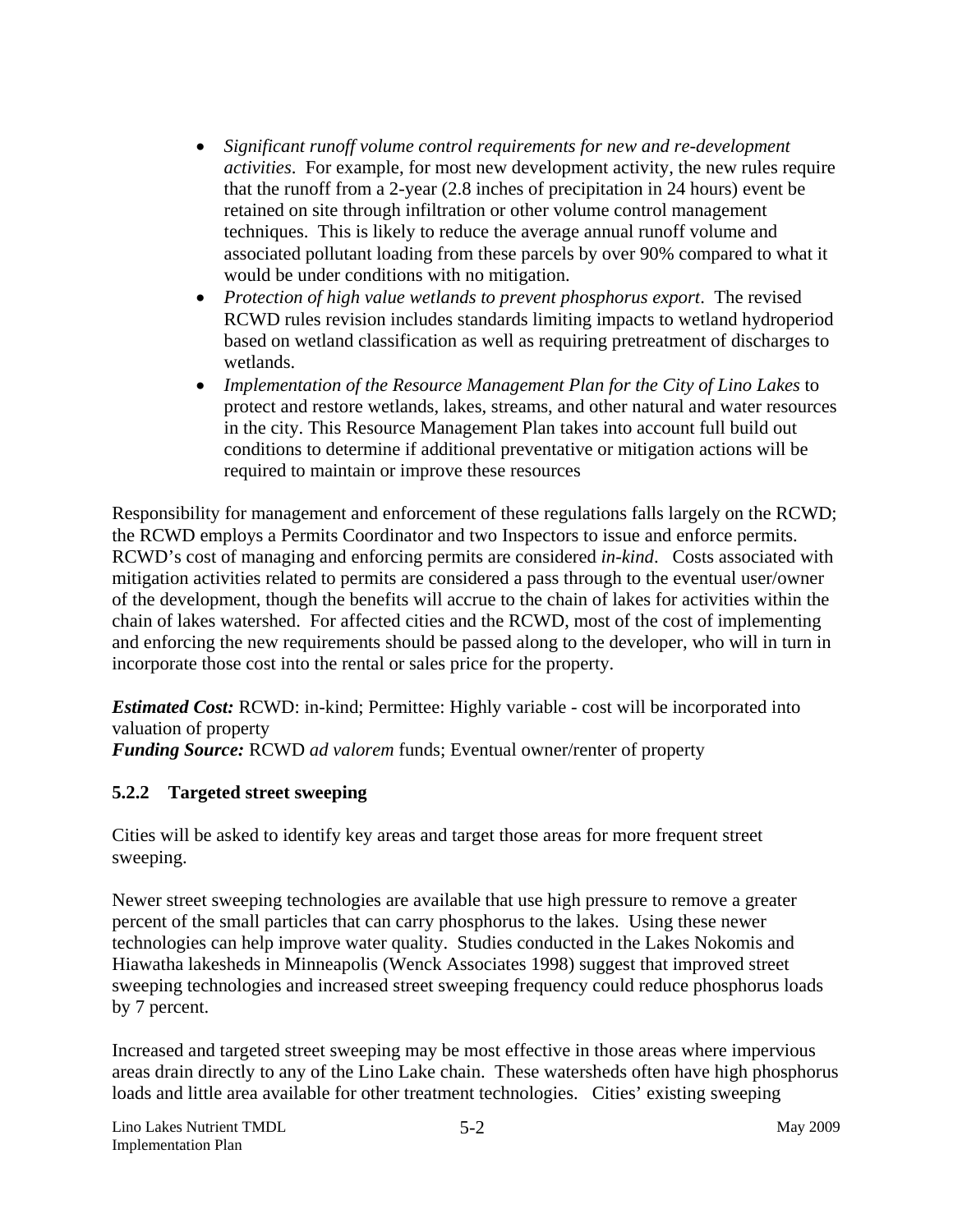policies and practices should be reviewed to determine how existing practices could be refined to improve efficiency and effectiveness as well as to identify where additional sweeping would provide the most water quality benefit.

*Estimated Cost:* \$7,000 - \$12,000 to assess existing sweeping practices, estimate costs and benefits of changing practices, and identify areas that merit intensified sweeping *Funding Source:* Cities, RCWD

## **5.2.3 Retrofit BMPs**

Street or highway reconstruction projects, park improvements, and other projects may provide opportunities to incorporate BMPs to add or increase treatment in the watershed. In addition, the Lino Lakes Resource Management Plan will include several potential retrofit BMPs, including the following by watershed:

George Watch: Develop source control plan for areas north of Hwy 14 to prevent loading to wetlands; source control retrofits in areas draining to groundwater wetlands; evaluate the feasibility of regional infiltration projects.

Reshanau: Reduce loading to contributing small lakes; manage the urban ditches; restore partially drained wetlands; evaluate opportunities for infiltration and volume reduction in key subwatershed.

Marshan: Manage the urban ditches; evaluate opportunities for volume reduction and infiltration in key subwatersheds; consider flexible zoning.

Rice: In 2009, the RCWD partnered with the Anoka County Conservation District to create the *Rice Lake Subwatershed Stormwater Retrofit Assessment*. This study identified a number of stormwater retrofit projects, assessing potential projects by expected benefit and cost. Potential projects include infiltration and bio-filtration on school and residential properties. This report will serve as a model for the general call to "investigate opportunities for volume reduction and infiltration in key subwatersheds". The Rice Lake report is included as Appendix A.

Baldwin: Further investigate opportunities for volume reduction and infiltration in key subwatersheds.

*Estimated Cost:* Variable, depending on what opportunities arise. Allow \$3,000-\$10,000 per feasibility study *Funding Source:* Cities, RCWD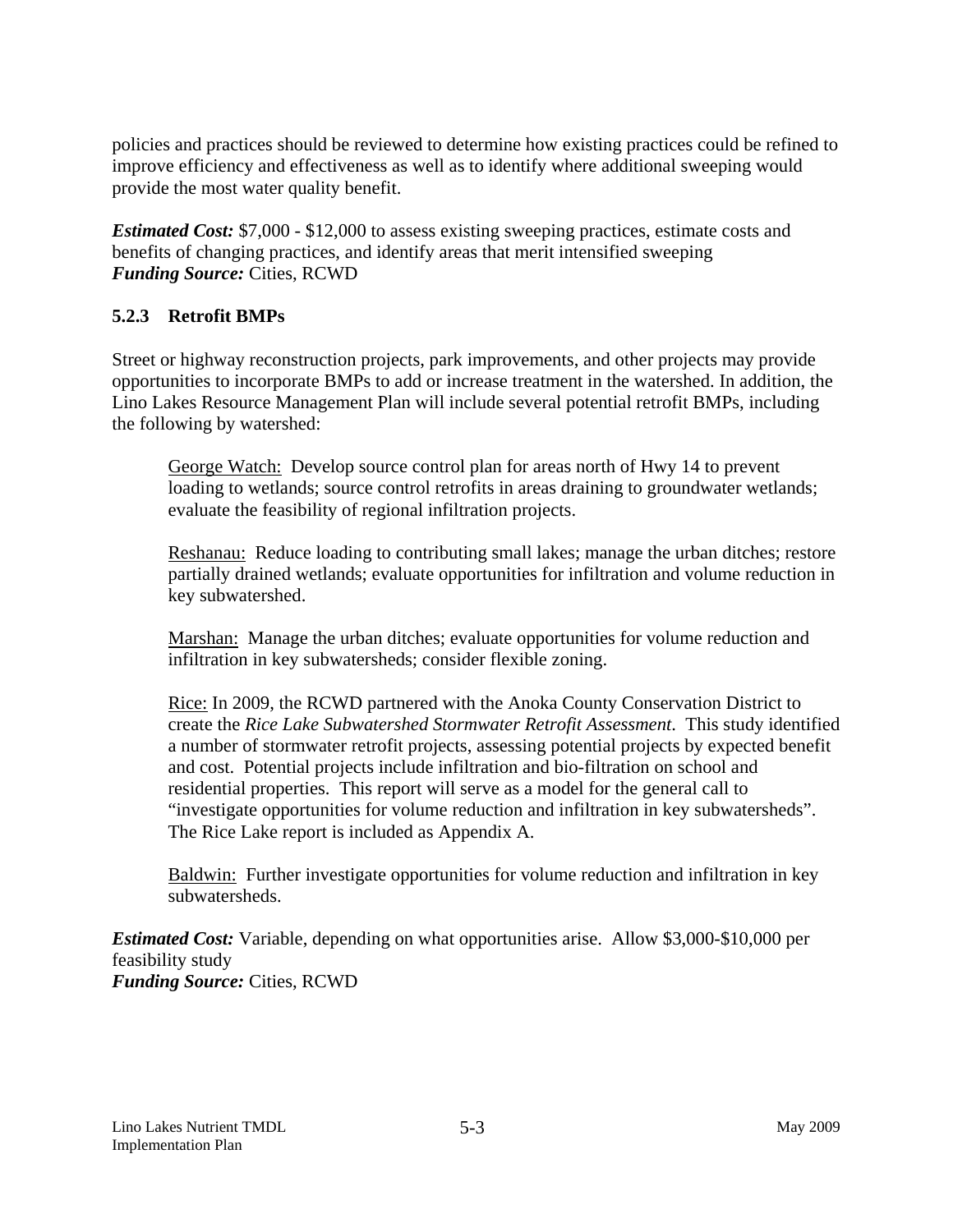## **5.2.4 Implement Construction and Industrial Stormwater Regulation**

Construction stormwater activities are considered in compliance with provisions of the TMDL if they obtain a Construction General Permit under the NPDES program and properly select, install, and maintain all BMPs required under the permit, including any applicable additional BMPs required in Appendix A of the Construction General Permit for discharges to impaired waters. Alternatively, the activities are in compliance if they meet local construction stormwater requirements that are more restrictive than requirements of the State General Permit.

Industrial stormwater activities are also considered in compliance with provisions of the TMDL if they obtain an Industrial Stormwater General Permit or General Sand and Gravel general permit (MNG49) under the NPDES program and properly select, install, and maintain all BMPs required under the permit. Again, the activities are also in compliance if they meet local industrial stormwater requirements that are more restrictive than requirements of the State General Permit.

Implementation of these regulations is assumed to be a part of each permittee's on-going responsibility to meet state permit requirements. The costs of these activities are considered a cost of day-to-day operations, though the benefits will accrue to the chain of lakes for activities within the chain of lakes watershed.

*Estimated Cost:* On-going cost of compliance with state permit requirements *Funding Source:* Permittees, MPCA

#### **5.2.5 Wildlife Management**

Controlling goose populations can decrease phosphorus loading as well as fecal coliform production. The University of Minnesota/ Minnesota DNR runs a goose removal program annually. If the goose population becomes too large, harvesting should be conducted to reduce the population and associated pollution.

*Estimated Cost:* \$3,000-4,000 per removal effort *Funding Source:* Cities, DNR

#### **5.2.6 Road Salt Phosphorus Reductions**

Phosphorus is often present in road salt as a stabilizing agent or an impurity. Reducing the use of road salt to limit chloride loading may also reduce phosphorus loading. Some data is available to infer those potential reductions, but more analysis should be conducted to prepare a more accurate estimate of the total load reduction that may result from reducing road salt usage in the watershed.

*Estimated Cost:* \$3,000-\$5,000 for data analysis and tech memo *Funding Source:* RCWD general operating budget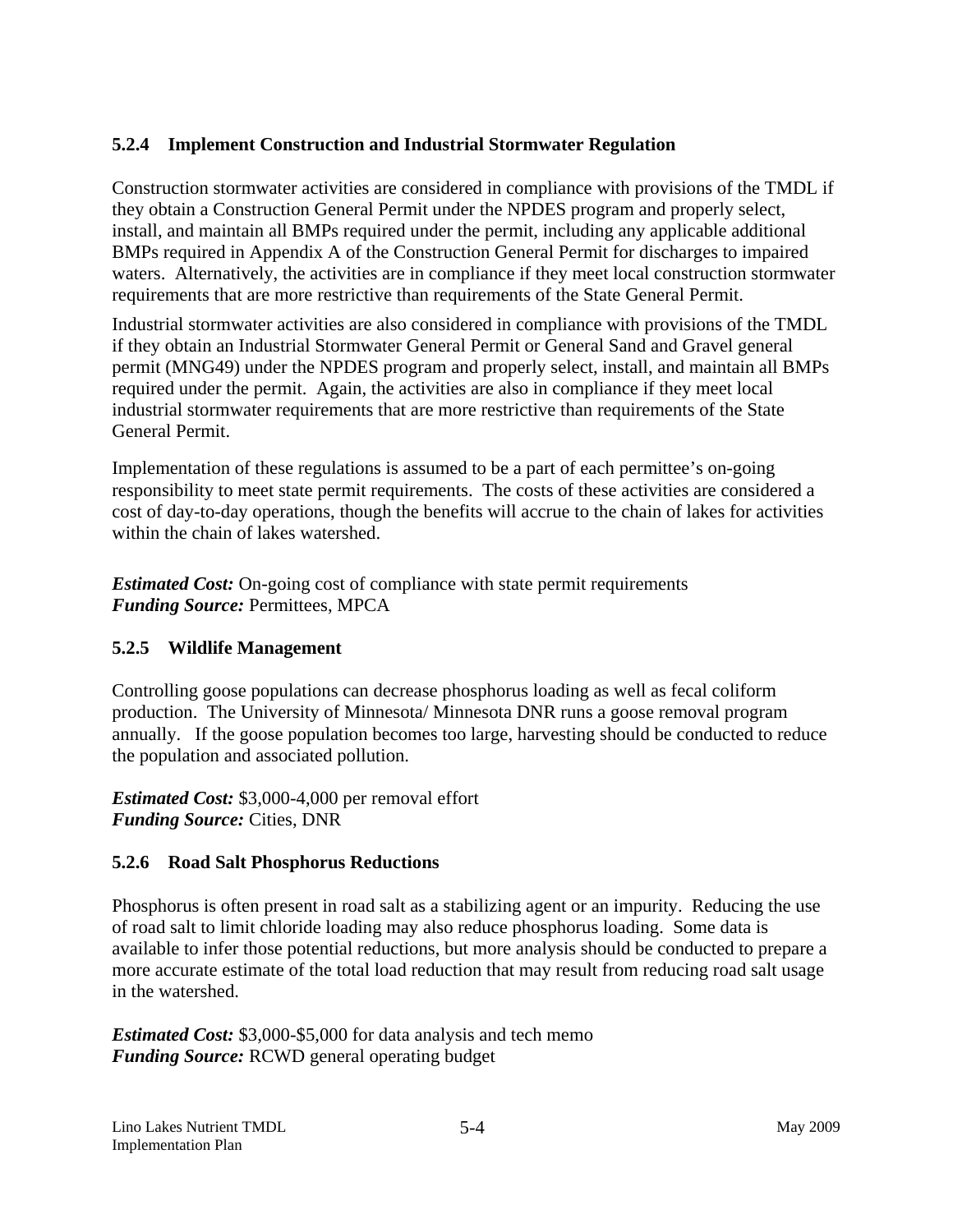## **6.0 In-Lake Activities**

Restoration of most shallow lakes is reliant upon a major biological shift to move the lake from a turbid to a clear water state. The most effective tool for causing this shift is a whole-lake draw down. The drawdown, or biomanipulation, is typically coupled with aquatic vegetation and rough fish controls. Once enough external load controls are in place, the feasibility of a drawdown will need to be investigated. If a drawdown is not feasible, other biomanipulation techniques will need to be investigated.

All the lakes in the Lino Lakes Chain of Lakes are shallow and require in-lake management to meet state water quality standards. In-lake management refers to practices such as internal nutrient controls, fisheries management, aquatic plant management, and water level management. Each of these practices effect internal nutrient loads as well as the biological health required to maintain a clear water state.

Significant internal load reductions in all the study lakes are required to meeting the total phosphorus concentration standard. Maintenance of a sustainable internal nutrient load requires not only controlling the chemical release of phosphorus from the sediments but also controlling invasive species that can disrupt the internal lake phosphorus cycle. The two most notable invasive species are carp and curly leaf pondweed. Secondarily, a balanced fishery must be maintained to provide for additional water clarity provided by zooplankton grazing on algae.

The in-lake action plan is designed to set the appropriate conditions in the lakes to maintain a clear water state. This includes the removal of forward switches and biomanipulation. Several of the practices will be undertaken concurrently leading up to a biomanipulation. However, the biomanipulation will be a key step in restoring a clear water state in the chain of lakes.

The following list of in-lake management practices are prescribed to address internal loading as a result of chemical phosphorus release, the effects of curly leaf pondweed, and rough fish, most notably carp.

## **6.1 INTERNAL NUTRIENT LOAD REDUCTIONS**

The primary option for the control of internal load is likely to be rough fish removal, curly leaf pondweed control and drawdown if possible. Drawdown may be required to reconsolidate sediments to prevent wind re-suspension as well as to reinvigorate the native plant community. Integrated plans will be developed for each lake to manage the aquatic vegetation, fish, and zooplankton communities to reduce nutrient loads and maintain a level of water clarity that is desirable both aesthetically and for maintenance of a diverse aquatic vegetation community.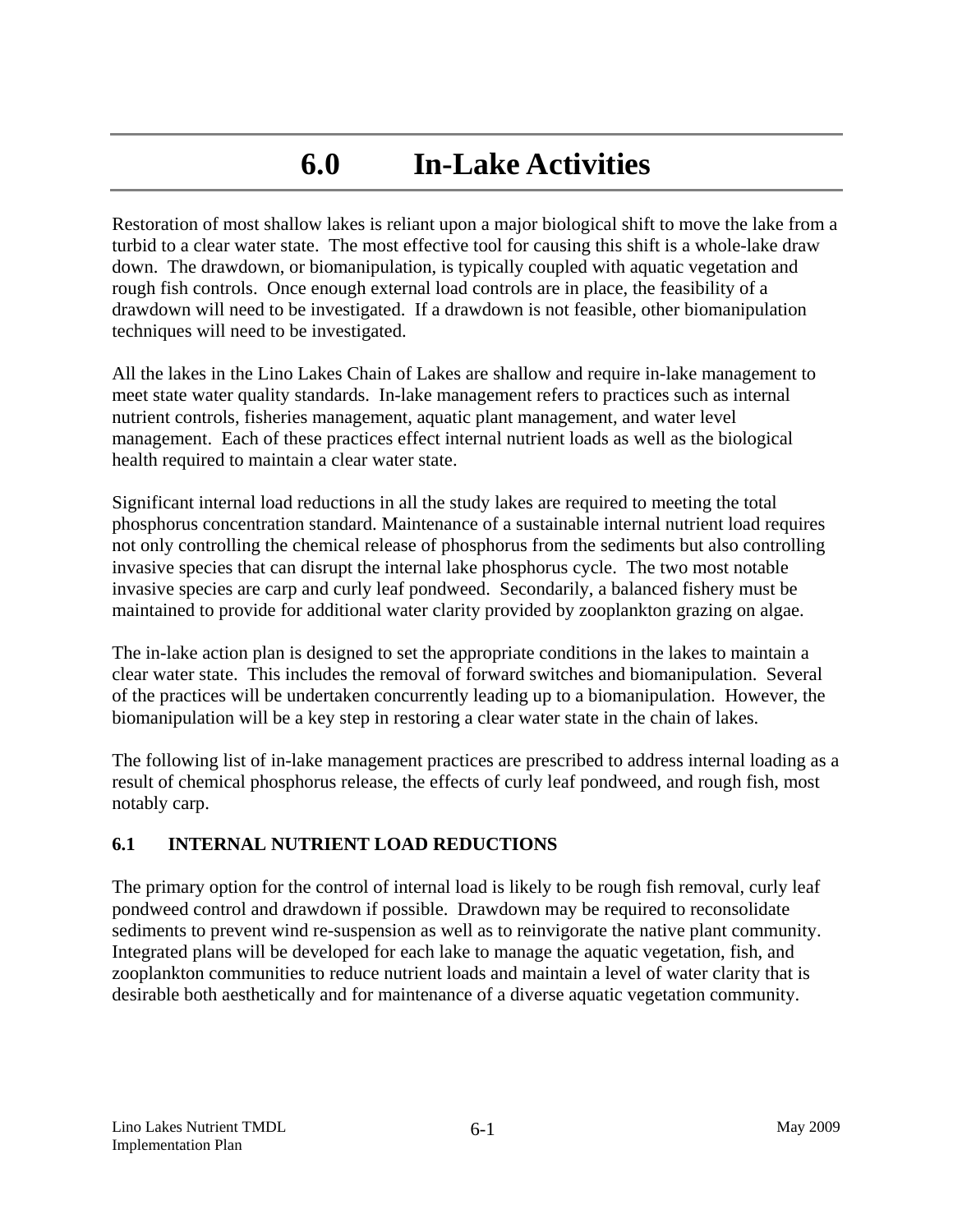## **6.1.1 Lake Level Management Study**

As explained in the TMDL document, these shallow lakes would benefit from periodic lake level manipulations. A feasibility study should be developed to investigate possibilities such as lake level control structures to direct flow from or into various basins. Periodic drawdowns would be beneficial in consolidating sediments, restoring desirable aquatic vegetation, and reducing rough fish populations. Winter drawdowns are effective for managing invasive aquatic species such as curly-leaf pondweed, but also have side benefits of sediment consolidation and native plant establishment. Summer drawdowns are more widely used to reinvigorate native aquatic plant communities and are expected to be more effective after invasive species controls are in place.

*Estimated Cost:* \$20,000 to \$30,000 for feasibility study *Funding Source:* RCWD

## **6.1.2 Develop and Implement Rough Fish and Fisheries Management Plan**

Although rough fish have been recognized as having severe negative consequences for shallow lakes for a long time (Crivelli, 1983; Parkos, 2003), little is known about their life cycles and history, management and control. Current strategies have been focused on removal and have had limited or short-term success. There has recently been a renewed interest in controlling carp and new research is being conducted on carp populations at the University of Minnesota and Iowa State University. The research has been focused on a better understanding carp reproduction, habitat use, and management techniques. Because our understanding of carp management is still young, identifying management techniques is often difficult and does not always result in the desired outcomes.

A key step in the restoration of the Lino Lakes chain will be rough fish control. To have the greatest chance of success, a rough fish management plan should be established for the chain of lakes. Minimally, the management plan should include:

- 1. Collection of carp population data to identify the severity of the carp infestation
- 2. Monitoring of carp movement to identify source areas as well as critical habitat areas
- 3. Identification of carp management techniques such as better removal techniques, source area control (carp barriers), and key habitats or predator information

A secondary activity will be to partner with the DNR to monitor and manage the fish populations in the chain of lakes to maintain a beneficial community. As the aquatic vegetation changes to a more desirable mix of species, it may be possible to restore a more balanced fish community that includes both panfish and top predators. Options to reduce rough fish populations will be evaluated, and the possibility of fish barriers explored to reduce rough fish access to spawning areas and to minimize rough fish migration between lakes.

*Estimated Cost:* \$10,000 – \$20,000 for development of plan, once fish population surveys and analyses are completed. *Funding Source:* RCWD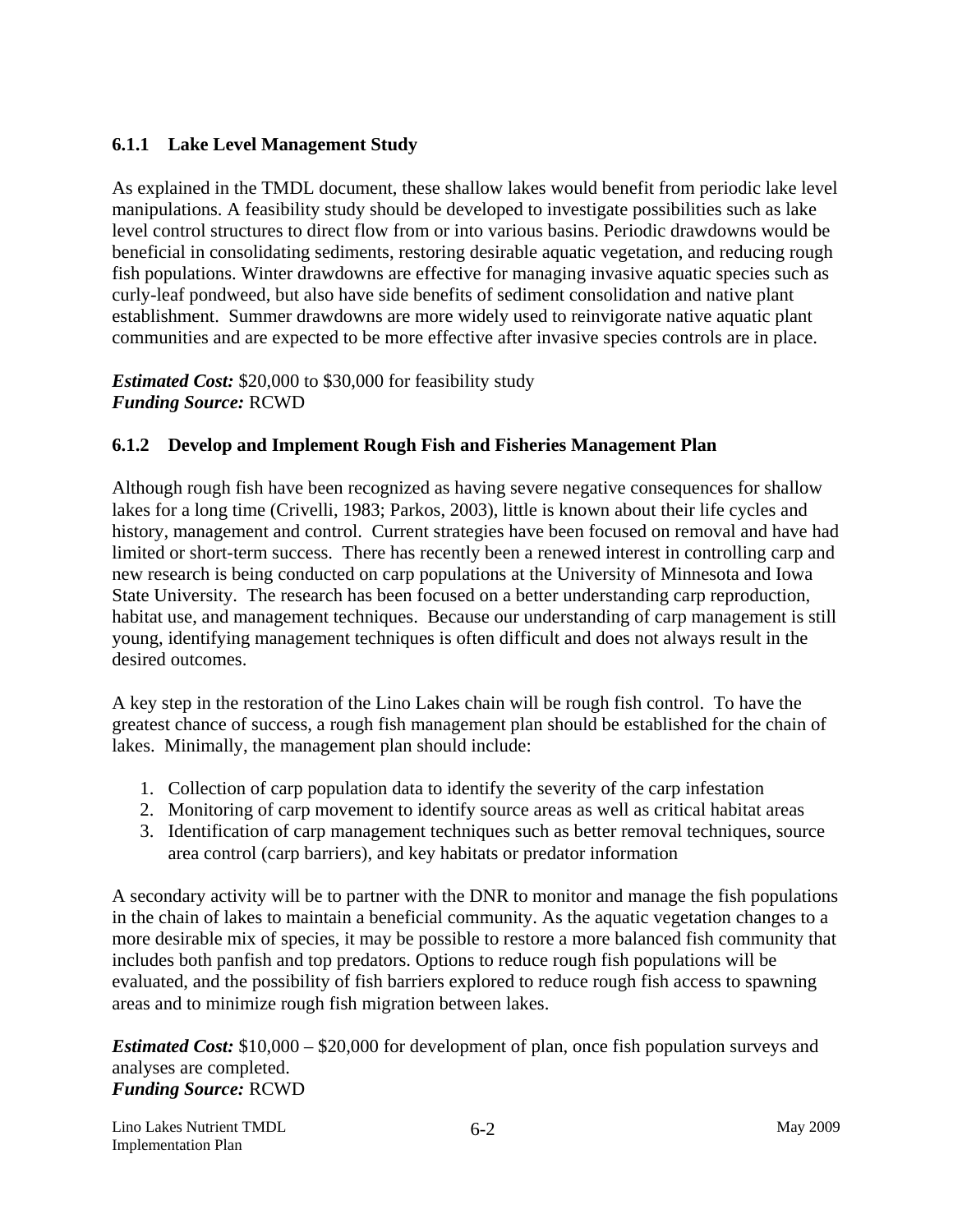#### **6.1.3 Aquatic Vegetation Management Plan**

Another key aspect of establishing a clear water state in shallow lakes is the establishment of native vegetation. Once again, the science behind the management of aquatic vegetation is still quite young. Our understanding of the requirements to establish native vegetation is limited resulting in a need for a management plan and experimental management techniques.

The aquatic vegetation management plan should minimally include:

- 1. Evaluation of the current and historical vegetation community
- 2. Identification of resource-specific management techniques and endpoints for invasive aquatic vegetation
- 3. Identification of key habitat needs for re-establishing native vegetation including water quality and sediment chemistry
- 4. Evaluation of hydrologic controls on plant establishment including drawdown

Curly-leaf pondweed is present in all lakes and is at nuisance levels in some. Senescence of the curly-leaf pondweed in summer can be a significant source of internal phosphorus load that often results in a mid- to late summer nuisance algal bloom. Vegetation management, such as several successive years of chemical treatment, will be required to keep this exotic invasive species at non-nuisance levels.

Chemical control (endothall) of curlyleaf pondweed has been sponsored by the RCWD on Reshanau Lake since 2005. Control efforts began by treating a small number of acres at a relatively high concentration. In 2006, after the development of a Lake Vegetation Management Plan (LVMP), lake-wide treatments at lower concentrations began. Since that time, curlyleaf density has declined from 625 stems/ $m^2$  to 10 stems/ $m^2$ . As a result, chemical treatment was suspended in 2010. Future treatments are expected to be necessary, although it is thought that they may be reduced in size or will be bi-annual.

Chemical control efforts, like those on Reshanau, are not expected on other lakes in the Chain for several reasons. First, all the lakes, with the exception of Reshanau, are designated as "Natural Environment Lakes" by the DNR; the DNR prohibits chemical control of aquatic plants on Natural Environment Lakes. Second, except for Reshanau, residence times on the Chain of Lakes is short (see Table 3.1 in the TMDL report). Herbicide/plant contact time is essential for effective treatment but may be difficult in the majority of the Chain.

*Estimated Cost:* \$10,000 - \$15,000 development of overall vegetation management plan, once plant surveys and analyses are completed; Reshanau: \$2000 every 5 years to update LVMP *Funding Source:* RCWD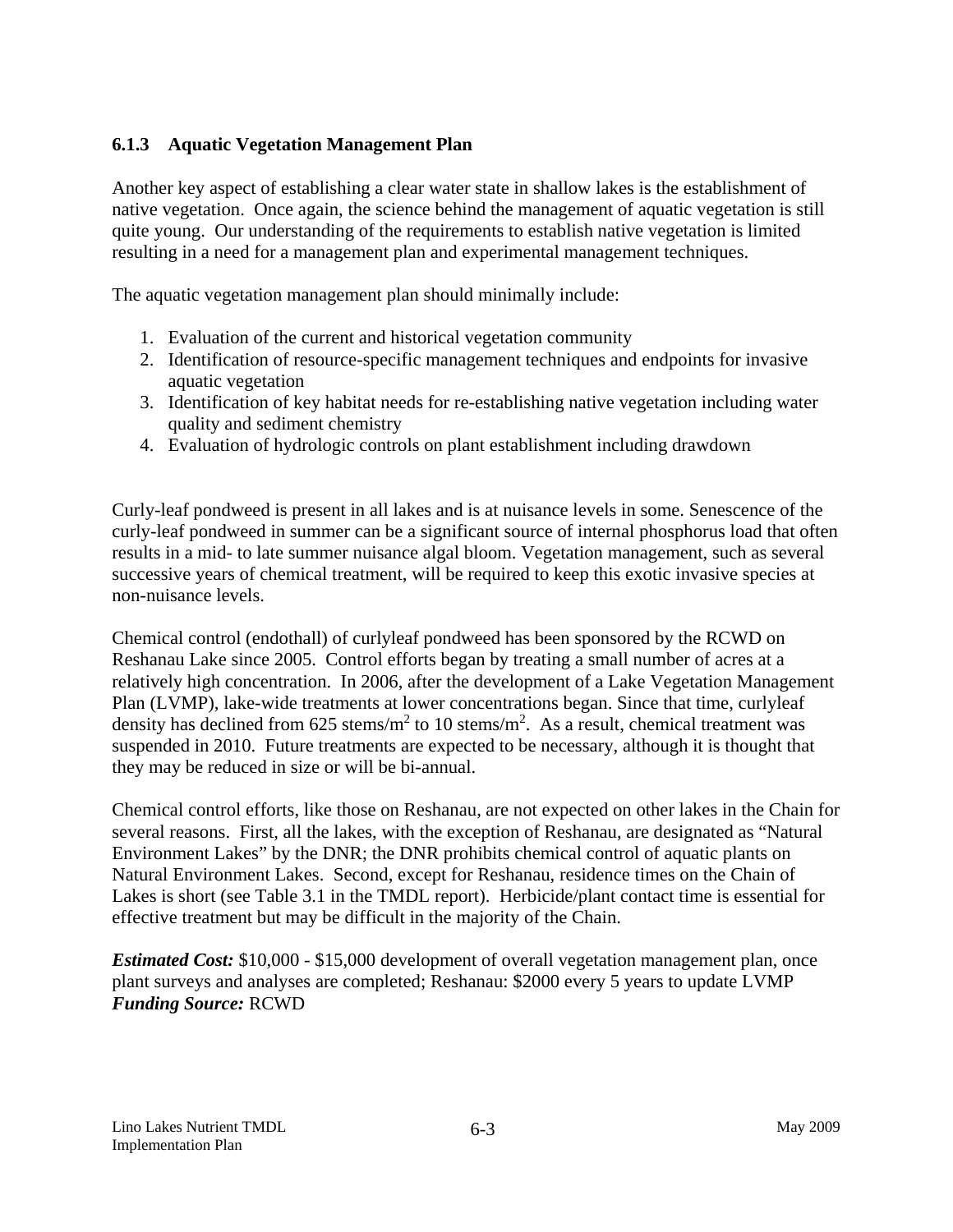#### **6.1.4 Shoreline Management and Restoration**

While much of the shoreline on four of the lakes is natural, Reshanau is edged with single-family homes. Most property owners maintain a turfed edge to the shoreline. The implementation plan will encourage property owners to restore their shoreline with native plants to reduce erosion and capture direct runoff, and to limit removal of beneficial vegetation that is perceived to be a nuisance or undesirable.

Residential property shoreline totals about 17,000 linear feet on the four lakes, with the balance of the shoreline riparian wetlands. Ideally about 75 percent of the residential shoreline would be native vegetation, with about 25 percent available for lake access. Accomplishing this goal would require restoration of about 12,750 feet of shoreline and can cost \$30-50 per linear foot, depending on the width of the buffer installed. The RCWD maintains a grant program ("Water Quality Cost-Share") that residents can utilize to fund 50% of shoreline improvement costs. The program will be advertised to lakeshore residents.

*Estimated Cost:* \$385,000 – \$640,000 for planning/design/execution of restoration effort *Funding Source:* Private property owners, cities, RCWD grant funds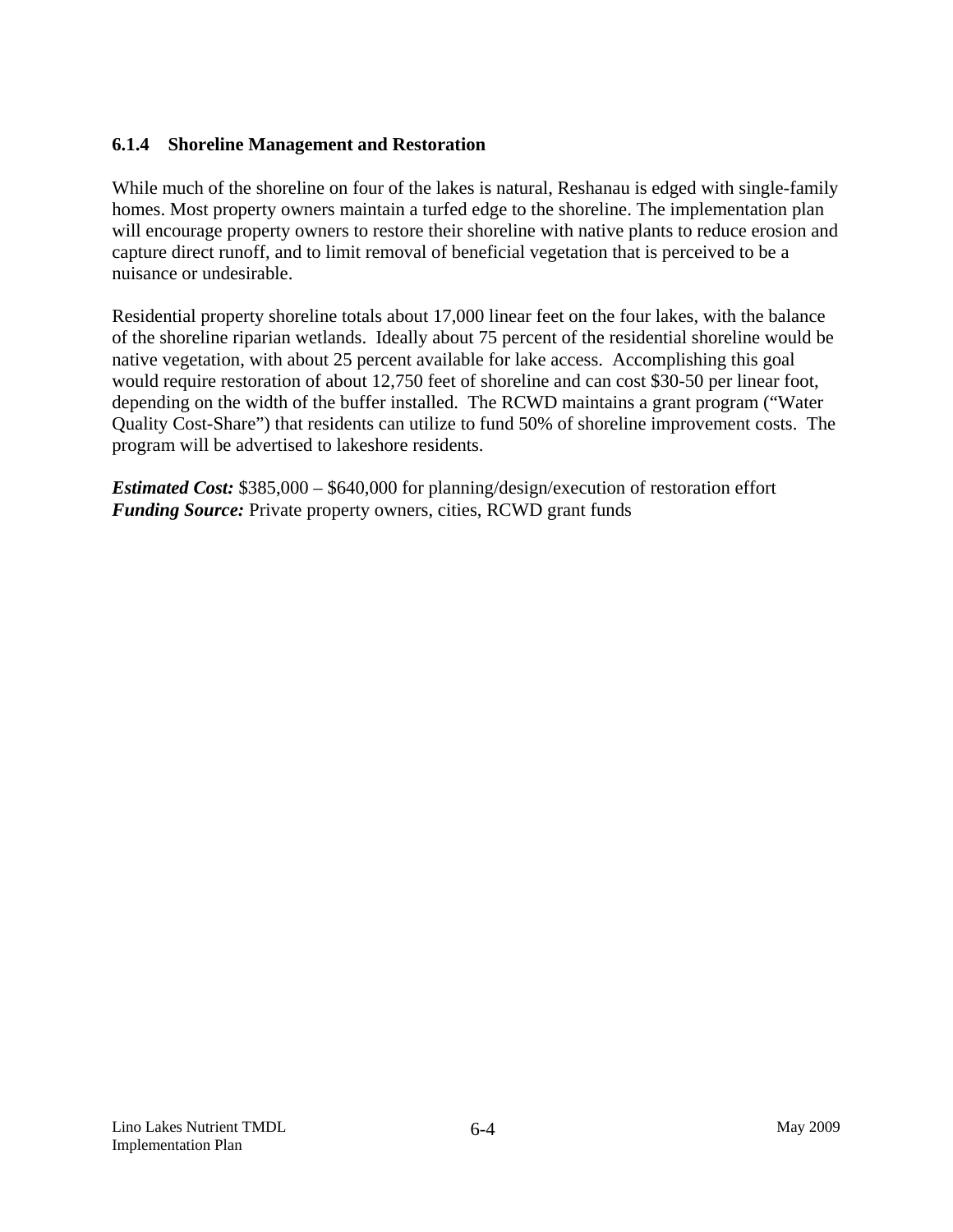## **7.0 Summary and Costs**

While the RCWD will coordinate implementation of the Lino Lakes chain of lakes TMDL, individual stakeholders ultimately will implement the identified BMPs. Not all stakeholders will undertake all these activities. Each stakeholder is in a unique position to implement BMPs. For example, street and highway reconstruction can provide opportunities to retrofit or enhance treatment, but some streets and highways may not require reconstruction for years or even decades. BMPs requiring new equipment or accessories are dependant upon the individual stakeholder's ongoing equipment replacement schedule. Other activities must be integrated into ongoing maintenance responsibilities as the budget allows. Those activities for which the MS4 permittees will take the lead will be incorporated into their NPDES Stormwater Pollution Prevention Plans (SWPPPs), and implementation actions will be reported annually

Table 7.1 summarizes the implementation activities for this TMDL and shows both estimated cost ranges for each element as well as responsible parties. Table 7.2 summarizes the implementation activities assigned each party. Refer to Section 3 of this report for information regarding sequencing and lead agencies.

| Category                   | Project                                                                  | Cost                                                                                              | <b>Responsible Party</b>         |
|----------------------------|--------------------------------------------------------------------------|---------------------------------------------------------------------------------------------------|----------------------------------|
| 1. General<br>Coordination | a. General coordination of<br><b>TMDL</b> implementation                 | \$2,000-\$10,000/yr. for activities                                                               | <b>RCWD</b>                      |
|                            | b. Annual report on<br>monitoring and activities;<br><b>BMP</b> tracking | $$10,000-\$12,000/\text{yr}}$ . for<br>RCWD; \$1,000-\$2,000/yr. for<br>cities, counties, MnDOT   | RCWD; cities,<br>counties, MnDOT |
|                            | c. Implement Lino Lakes<br><b>Resource Management Plan</b>               | \$2,000/yr. initially for Lino<br>Lakes                                                           | Lino Lakes; RCWD                 |
| 2. Education               | a. Public education and<br>outreach                                      | $$2,000-\$3,000/\text{yr}.$                                                                       | <b>RCWD</b>                      |
|                            | b. Encourage public official<br>and staff education                      | \$500/yr.                                                                                         | <b>RCWD</b>                      |
|                            | c. Presentations at meetings                                             | $$2,000-\$4,000/\text{yr}.$                                                                       | <b>RCWD</b>                      |
|                            | d. Demonstration projects                                                | Highly variable, project<br>opportunity driven                                                    | <b>RCWD</b> ; Cities             |
| 3. Monitoring              | a. Water quality monitoring                                              | \$500-700/yr. per lake for<br>CAMP; \$5,000/lake/yr. for<br>detailed monitoring every 4-5<br>yrs. | <b>RCWD</b>                      |
|                            | b. Internal release rate<br>assessment                                   | \$3,000-\$4,000/lake                                                                              | <b>RCWD</b>                      |
|                            | c. Aquatic vegetation survey                                             | \$3,000-\$4,000/lake                                                                              | <b>RCWD</b>                      |
|                            | d. Fish and plankton survey                                              | \$3,000-\$5,000/lake                                                                              | <b>RCWD</b>                      |

**Table 7.1: Summary of Implementation Elements with Estimated Cost Ranges and Responsible Party**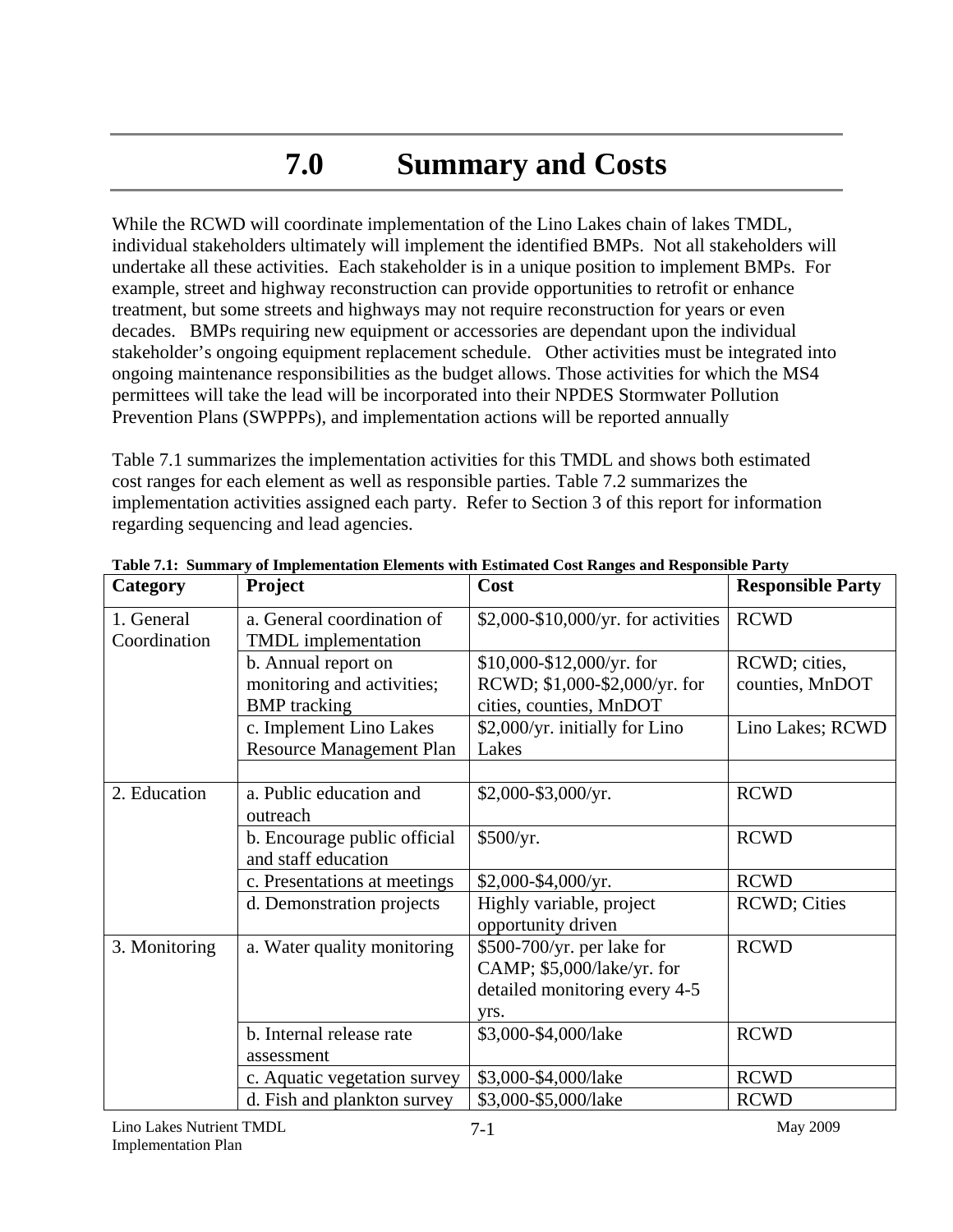| Category                   | Project                                                                              | Cost                                                     | <b>Responsible Party</b>                                  |
|----------------------------|--------------------------------------------------------------------------------------|----------------------------------------------------------|-----------------------------------------------------------|
|                            | e. NPDES tracking and<br>reporting                                                   | \$1,000-\$5,000 per MS4                                  | Cities, counties,<br>and MnDOT                            |
| 4. Watershed<br>Activities | a. Peltier outflow nutrient<br>reduction feasibility study                           | \$30,000                                                 | <b>RCWD</b>                                               |
|                            | b. Implement revised<br><b>RCWD</b> rules                                            | Highly variable;                                         | RCWD, regulated<br>parties                                |
|                            | c. Implement BMPs as<br>opportunities arise including<br>infiltration and filtration | Highly variable; \$3,000 -<br>\$10,000/feasibility study | Cities; RCWD                                              |
|                            | d. Implement construction<br>and industrial stormwater<br>requirements               | Cost born by permittees                                  | Construction and<br><b>Industrial NPDES</b><br>permittees |
|                            | e. Target street sweeping<br>strategy                                                | $$7,000 - $12,000$                                       | RCWD, cities                                              |
|                            | f. Wildlife management                                                               | \$3,000-\$4,000 per control effort                       | Cities                                                    |
|                            | g. Road salt phosphorus<br>reduction assessment                                      | \$3,000-\$5,000                                          | RCWD, cities                                              |
| 5. In-lake<br>activities   | a. Lake level management<br>study                                                    | \$20,000-\$30,000                                        | <b>RCWD</b>                                               |
|                            | b. Rough fish and fisheries<br>management plan                                       | \$10,000-\$20,000                                        | RCWD, DNR                                                 |
|                            | c. Aquatic vegetation<br>management plan                                             | \$10,000-\$15,000                                        | <b>RCWD</b>                                               |
|                            | d. Chemical inactivation of<br>sediments feasibility study                           |                                                          | <b>RCWD</b>                                               |
|                            | e. Shoreline management<br>and restoration                                           | \$385,000-\$640,000                                      | RCWD, cities,<br>private property<br>owners               |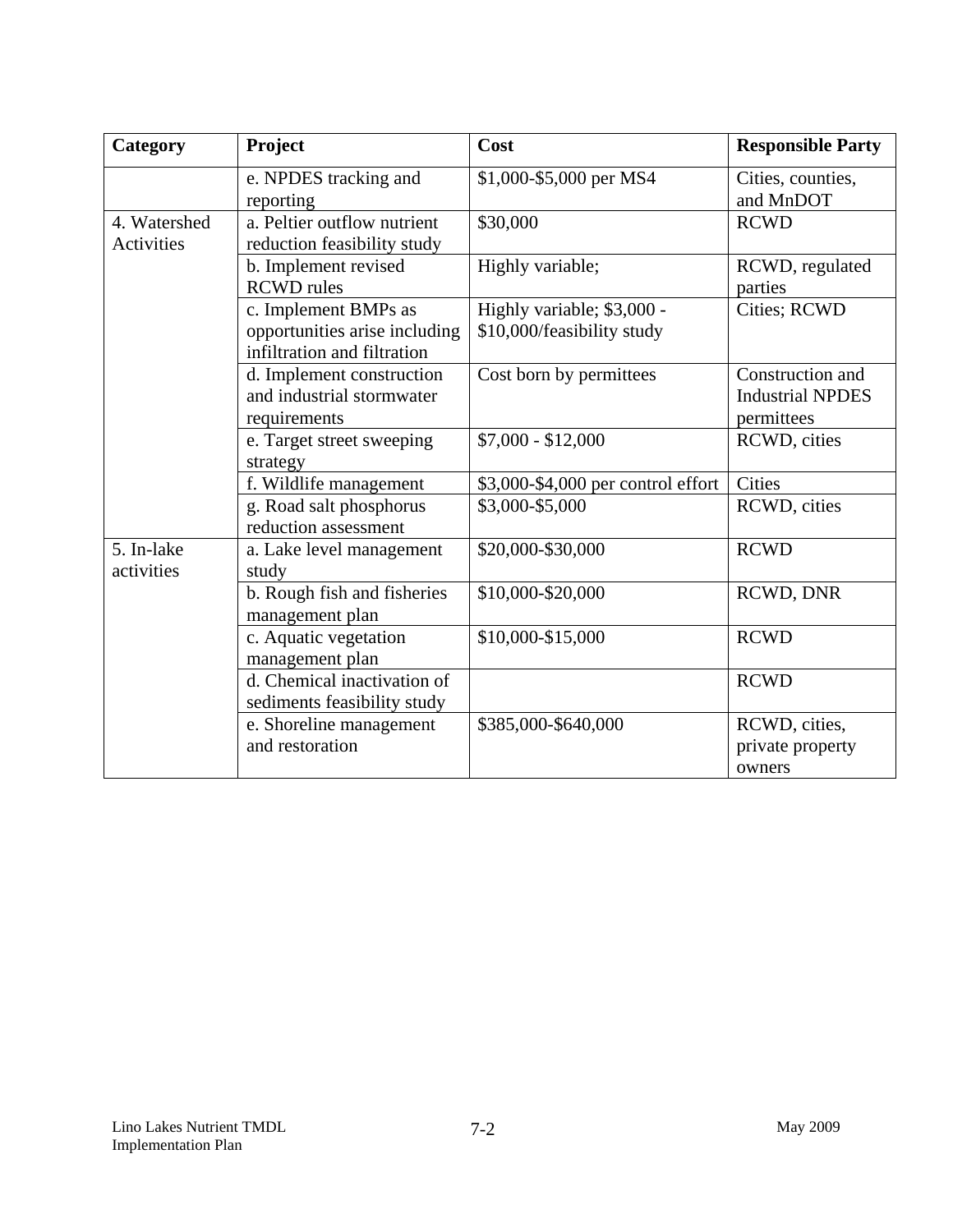| Party       | <b>Stormwater</b>                                                                                                                                                                                                                                                                                                                                                                                                                                     | Non-stormwater<br><b>External Load</b>                                                                                                                                                                                                          | <b>Internal Load</b>                                                                                 | <b>Aquatic Vegetation</b>                                                                                                                                                                                                                                      | <b>Aquatic Life</b>                                                                                                      | <b>Monitoring/Reporting</b>                                                                                                                                                                                                                                                                                                                                                                      |
|-------------|-------------------------------------------------------------------------------------------------------------------------------------------------------------------------------------------------------------------------------------------------------------------------------------------------------------------------------------------------------------------------------------------------------------------------------------------------------|-------------------------------------------------------------------------------------------------------------------------------------------------------------------------------------------------------------------------------------------------|------------------------------------------------------------------------------------------------------|----------------------------------------------------------------------------------------------------------------------------------------------------------------------------------------------------------------------------------------------------------------|--------------------------------------------------------------------------------------------------------------------------|--------------------------------------------------------------------------------------------------------------------------------------------------------------------------------------------------------------------------------------------------------------------------------------------------------------------------------------------------------------------------------------------------|
| <b>RCWD</b> | • Coordination of TMDL<br>implementation<br>• Support implementation of<br>Lino Lakes Resource<br>Management Plan<br>• Provide focused education<br>and outreach<br>• Indentify and implement<br>demonstration projects<br>• Implement new RCWD<br>stormwater rules and<br>standards<br>• Implement BMPs to reduce<br>loads as opportunities arise                                                                                                    | • Peltier Lake outflow<br>treatment feasibility<br>study<br>• Implement goose<br>management in<br>watershed where<br>appropriate<br>• Develop street<br>sweeping strategy<br>• Develop road salt<br>associated phosphorus<br>reduction strategy | • Complete lake level<br>management study<br>• Evaluate need and<br>feasibility of alum<br>treatment | • Develop and<br>implement aquatic<br>plant management<br>plan, including<br>control of curly leaf<br>pondweed.<br>· Evaluate feasibility,<br>benefits, costs of<br>drawdown for all<br>lakes<br>• Identify and<br>implement shoreline<br>restoration projects | • Coordinate<br>development and<br>implementation of<br>fisheries management<br>plan, including<br>control of rough fish | • Collect implementation<br>data from stakeholders<br>annually<br>• Prepare annual report on<br>monitoring and activities<br>• Continue CAMP citizen<br>water quality monitoring<br>• Conduct periodic in-depth<br>lake monitoring including<br>plankton<br>• Conduct aquatic<br>vegetation, fish, and<br>plankton surveys every 4-<br>5 years<br>• Measure internal<br>phosphorus release rates |
| Cities      | • Help implement revised<br>RCWD rules.<br>• Implement Lino Lakes<br>Resource Management Plan<br>• Identify and implement<br>demonstration projects<br>• Implement BMPs to reduce<br>loads as opportunities arise<br>• Conduct routine pond<br>inspections and maintain to<br>preserve performance<br>• Sweep streets at least twice<br>annually<br>• Reduce phosphorus applied<br>as part of winter road<br>maintenance activities where<br>feasible | • Implement goose<br>management in<br>watershed where<br>appropriate                                                                                                                                                                            | $\bullet$                                                                                            | • Implement shoreline<br>restoration projects                                                                                                                                                                                                                  | $\bullet$                                                                                                                | • Report implementation<br>activities to the Rice<br>Creek Watershed District<br>• Comply with requirements<br>to modify NPDES<br><b>SWPPPs</b>                                                                                                                                                                                                                                                  |

#### **Table 7.2: Implementation Activity by Stakeholder**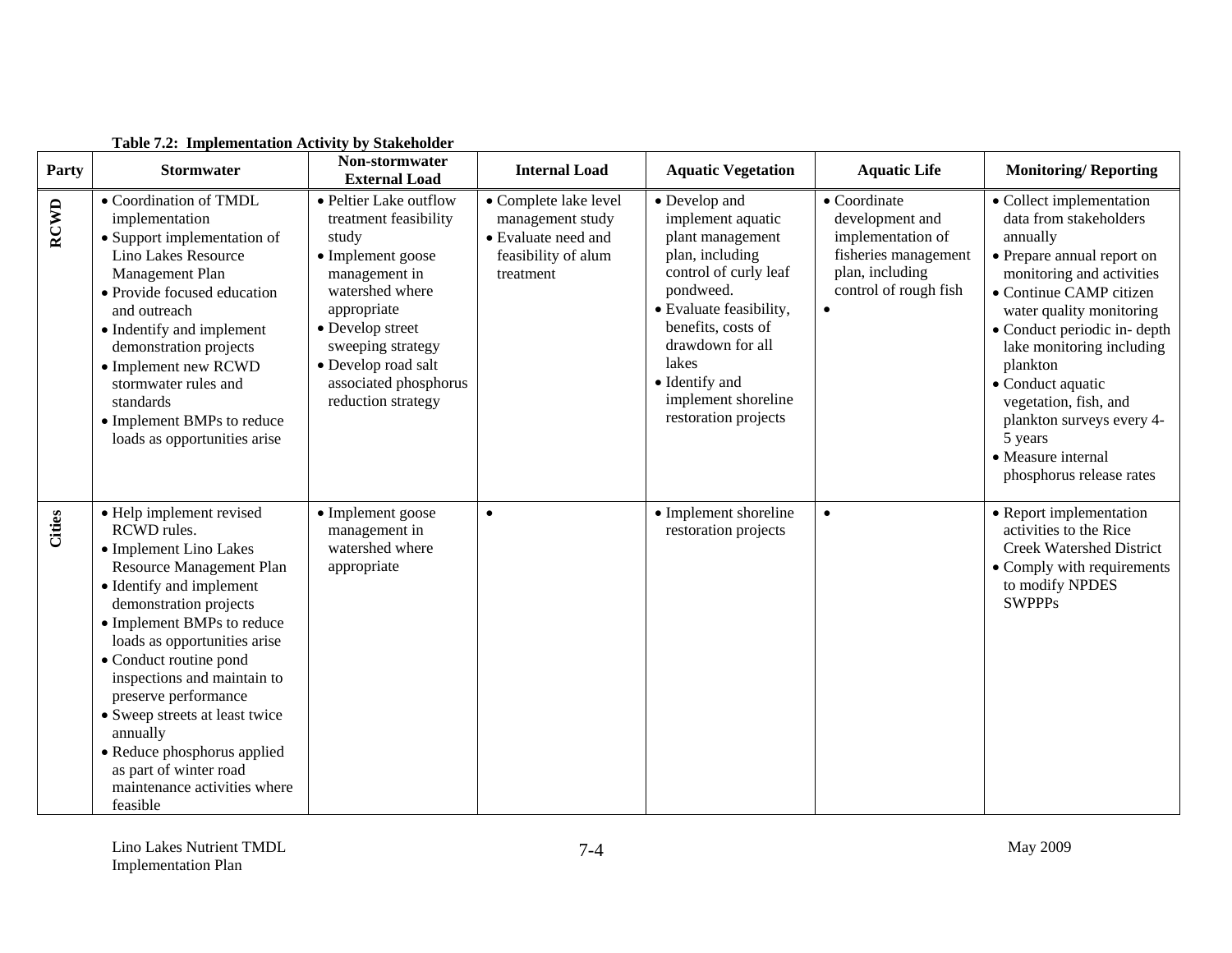| <b>Party</b>       | <b>Stormwater</b>                                                                                                                                                                                             | Non-stormwater<br><b>External Load</b> | <b>Internal Load</b> | <b>Aquatic Vegetation</b>                     | <b>Aquatic Life</b> | <b>Monitoring/Reporting</b> |
|--------------------|---------------------------------------------------------------------------------------------------------------------------------------------------------------------------------------------------------------|----------------------------------------|----------------------|-----------------------------------------------|---------------------|-----------------------------|
| <b>Nn/DOT</b>      | • Sweep streets at least once<br>annually<br>• Implement BMPs to reduce<br>loads as opportunities arise<br>• Reduce phosphorus applied<br>as part of winter road<br>maintenance activities where<br>feasible  |                                        |                      |                                               |                     |                             |
| Counties           | • Sweep streets at least twice<br>annually<br>• Implement BMPs to reduce<br>loads as opportunities arise<br>• Reduce phosphorus applied<br>as part of winter road<br>maintenance activities where<br>feasible |                                        |                      |                                               |                     |                             |
| Property<br>Owners | • Implement BMPs to reduce<br>loads as opportunities arise                                                                                                                                                    |                                        |                      | • Implement shoreline<br>restoration projects |                     |                             |